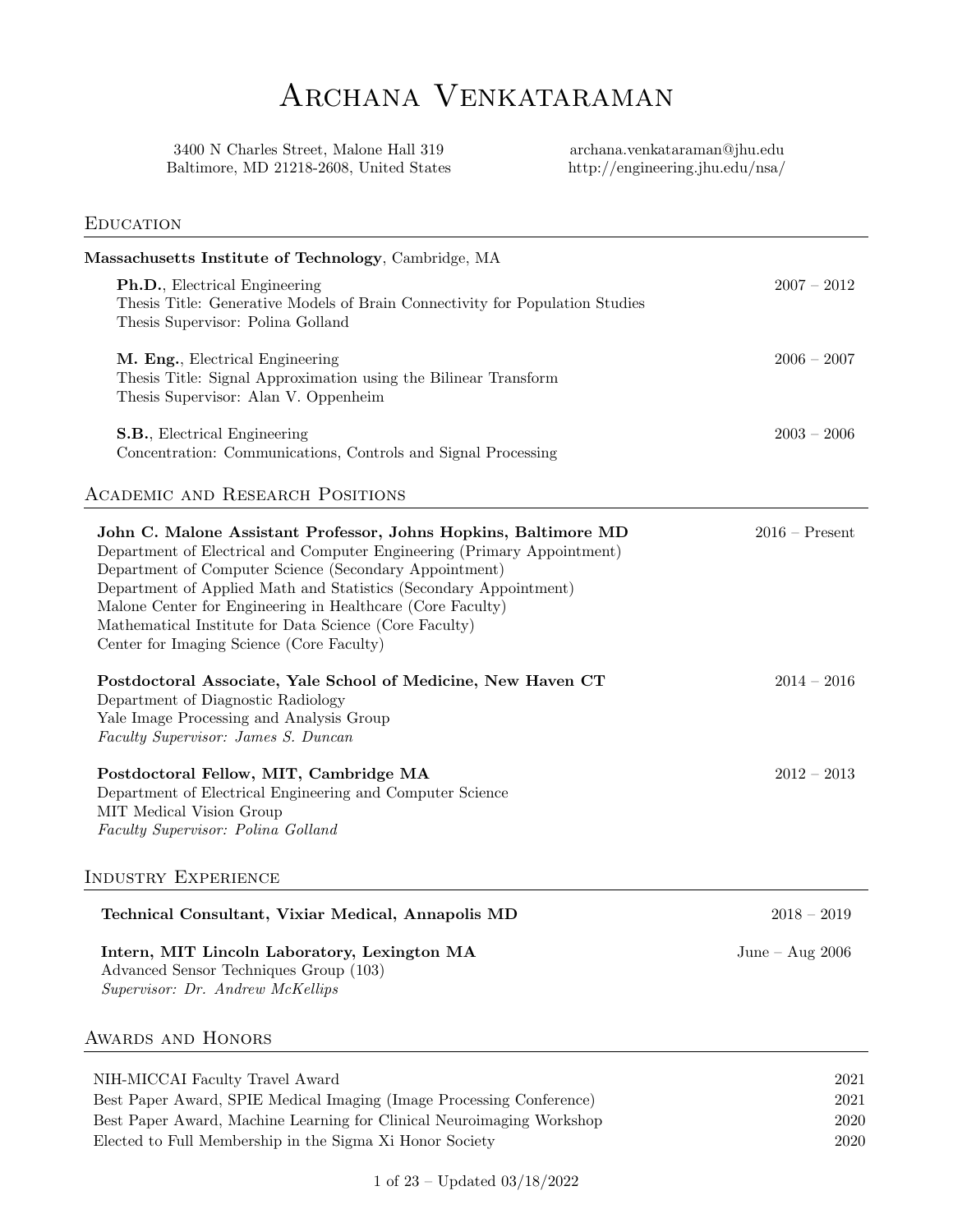| Invited Participant, National Academy of Engineering FOE Symposium                 | 2020          |
|------------------------------------------------------------------------------------|---------------|
| Invited Scholar, World Leader's Forum                                              | 2020          |
| Best Paper Award, Connectomics for NeuroImaging Workshop                           | 2019          |
| MIT Technology Review: 35 Innovators Under 35                                      | 2019          |
| <b>NSF CAREER Award</b>                                                            | 2019          |
| John C. Malone Assistant Professorship                                             | 2017          |
| Council of Early Career Investigators in Imaging (CECI <sup>2</sup> ) Travel Award | 2016          |
| CHDI Grant, Network Models of Brain Connectivity for Huntington's Disease          | $2013 - 2014$ |
| MIT Lincoln Lab Campus Collaboration Award                                         | $2012 - 2014$ |
| NIH Advanced Multimodal Neuroimaging Training Program                              | $2011 - 2012$ |
| MICCAI Student Travel Award (\$500)                                                | 2010          |
| National Defense Science and Engineering Graduate Fellowship (NDSEG)               | $2007 - 2010$ |
| Siebel Scholarship (\$20,000)                                                      | $2007 - 2008$ |
| <b>MIT Provost Presidential Fellowship</b>                                         | $2006 - 2007$ |
| Morris Joseph Levin Award, Best Thesis Presentation (M.Eng.)                       | 2007          |
| Association of MIT Alumnae, Senior Academic Achievement Award (\$500)              | 2006          |
| Xerox Technical Minority Scholarship (\$10,000)                                    | 2006          |
| Maletta Foundation Scholarship, Rochester Engineering Society (\$2500)             | 2005          |
| Semiconductor Research Corporation Undergraduate Research Award (\$18,000)         | $2004 - 2005$ |
| Xerox Technical Minority Scholarship (\$2,500)                                     | 2004          |
| National Merit Scholarship (\$2,500)                                               | 2003          |

# Trainee Awards and Honors

| Sayan Ghosal (PhD Student), Mathematical Institute for Data Science Fellowship                          | 2022 |  |
|---------------------------------------------------------------------------------------------------------|------|--|
| Niharika Shimona D'Souza (PhD Student), Scholarship to attend the CMD-IT/ACM Richard Tapia              | 2021 |  |
| Celebration of Diversity in Computing Conference                                                        |      |  |
| Danielle Currey (Undergraduate), Michael J. Muuss Research Award                                        | 2021 |  |
| Danielle Currey (Undergraduate), Outstanding Senior Award (Computer Science)                            | 2021 |  |
| Sayan Ghosal (PhD Student), Best Paper Award, SPIE Medical Imaging (Image Processing)                   | 2021 |  |
| Niharika Shimona D'Souza (PhD Student), Mathematical Institute for Data Science Fellowship              | 2021 |  |
| Ravi Shankar (PhD Student), Mathematical Institute for Data Science Fellowship                          | 2021 |  |
| Naresh Nandakumar (PhD Student), Best Paper Award, ML for Clin. Neuroimaging Workshop                   | 2020 |  |
| Niharika Shimona D'Souza (PhD Student), Best Paper Award, ML for Clin. Neuroimaging Workshop<br>2020    |      |  |
| <b>Niharika Shimona D'Souza</b> (PhD Student), Selected for the Rising Stars Program @ UChicago<br>2020 |      |  |
| <b>Niharika Shimona D'Souza</b> (PhD Student), Selected for the Rising Stars Program @ UC Berkeley      | 2020 |  |
| Sayan Ghosal (PhD Student), MICCAI Travel Award                                                         | 2020 |  |
| Niharika Shimona D'Souza (PhD Student), MICCAI Travel Award                                             | 2020 |  |
| Ravi Shankar (PhD Student), Interspeech Travel Award                                                    | 2020 |  |
| Ravi Shankar (PhD Student), Mathematical Institute for Data Science Fellowship                          | 2020 |  |
| Naresh Nandakumar (PhD Student), Best Paper Award, Connectomics in Neuroimaging Workshop<br>2019        |      |  |
| <b>Jeff Craley</b> (PhD Student), Finalist WSE/DOM Young Scientist Award                                | 2019 |  |
| Niharika Shimona D'Souza (PhD Student), IPMI Travel Award                                               | 2019 |  |
| Niharika Shimona D'Souza (PhD Student), MICCAI Travel Award                                             | 2018 |  |
| Jacob Sager (Undergraduate), William B. Huggins Undergraduate Research Fellowship                       | 2018 |  |

# PROFESSIONAL SERVICE ACTIVITIES

# Editorial Responsibilities

Associate Editor, Frontiers in Neuroimaging - Analysis Methods 2021 – Present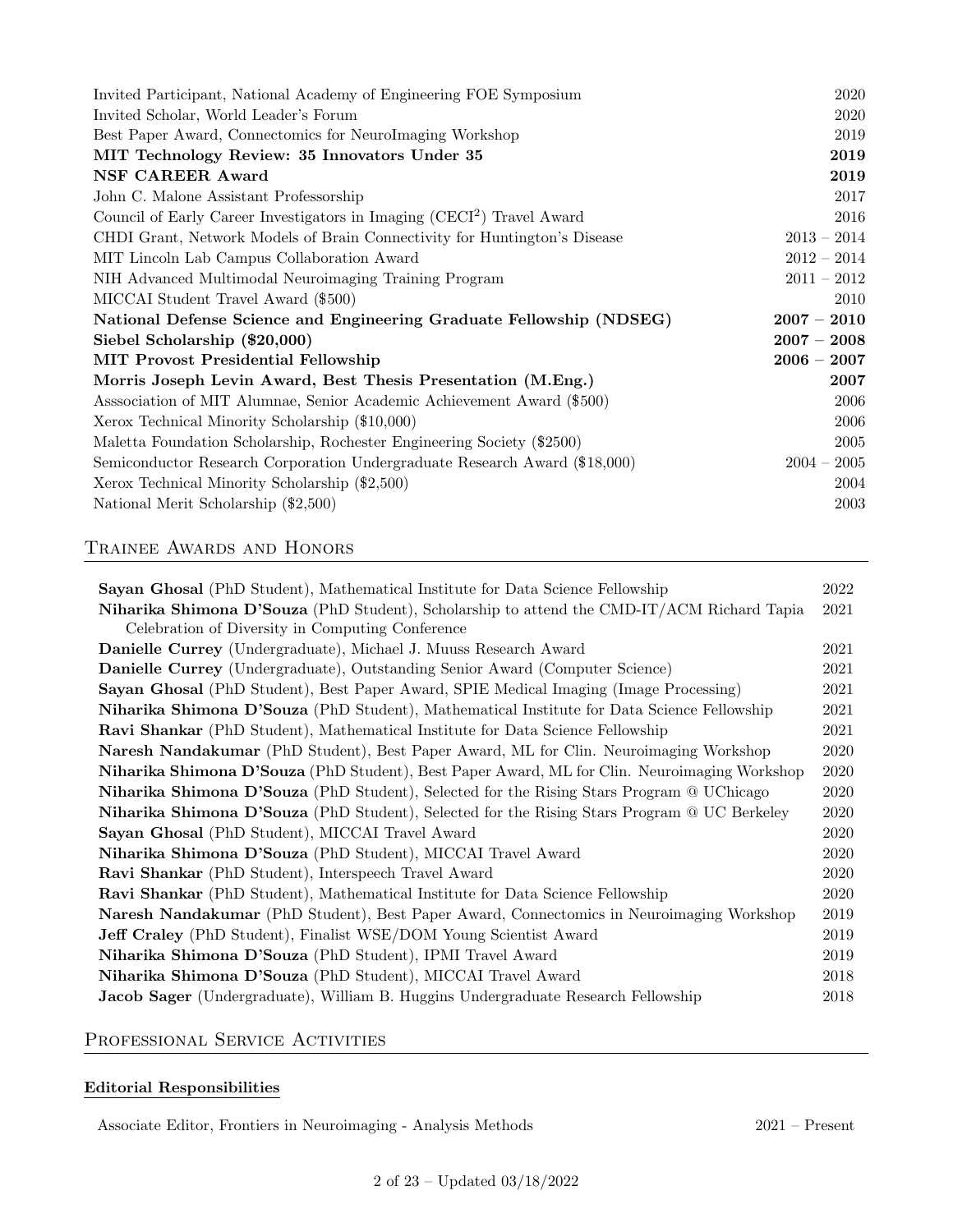| Editorial Board, Journal of Imaging                                     | $2021 -$ Present |
|-------------------------------------------------------------------------|------------------|
| Handling Editor, OHBM Aperture                                          | $2020$ – Present |
| Editorial Board Member, Medical Image Analysis                          | $2019 -$ Present |
| Associate Editor, International Symposium on Biomedical Imaging (ISBI)  | 2022             |
| Associate Editor, International Symposium on Biomedical Imaging (ISBI)  | 2021             |
| Review Editor, <i>Brain Imaging Methods</i> , Frontiers of Neuroscience | 2020             |
| Editor, Connectomics in Neuroimaging,                                   | 2019             |
| Springer MICCAI Workshops Series, ShenZhen, China                       |                  |
| Editor, Computational Diffusion MRI and Brain Connectivity              | 2014             |
| <i>Springer Mathematics &amp; Visualization Series</i>                  |                  |

#### Grant Reviewing Activities

- 2021 Panelist: Aligning Science Across Parkinson's (Michael J. Fox Foundation)
- 2020 NSF Panelist: CAREER Panel (CISE Directorate) NSF Panelist: Collaborative Research in Computational Neuroscience (CISE Directorate)
- 2019 NSF Panelist: CAREER Panel (CISE Directorate) NSF Ad-Hoc Reviewer: III Small Informatics Panel (CISE Directorate) NSF Panelist: Collaborative Research in Computational Neuroscience (CISE Directorate) NSF Panelist: III Medium Informatics Panel (CISE Directorate)
- 2018 NIH Reviewer: Neuroscience and Ophthalmic Imaging Technologies (NOIT) Study Section

#### Conference and Workshop Organization

- 2025 (Upcoming) Program Chair, Medical Image Computing and Computer Assisted Intervention (MICCAI)
- 2023 (Upcoming) Program Committee, Information Processing in Medical Imaging (IPMI) (Upcoming) Program Committee, IEEE EMBS Conference on Neural Engineering
- 2022 Program Chair, Medical Imaging with Deep Learning (MIDL) Program Committee, IEEE International Symposium on Biomedical Imaging (ISBI)
- 2021 Co-Director of the  $55<sup>th</sup>$  Annual Conference on Information Sciences and Systems (CISS) Sponsored by the IEEE Information Theory Society Program Committee, IEEE International Symposium on Biomedical Imaging (ISBI) Area Chair, Medical Image Computing and Computer Assisted Intervention (MICCAI) Best Paper Award Committee, Medical Imaging with Deep Learning (MIDL)
- 2020 Organizer, Asilomar Invited Session: From Neural Networks to Neural Systems: Using AI to Decode the Brain in Health and Disease Area Chair, Medical Image Computing and Computer Assisted Intervention (MICCAI) Session Chair, Medical Image Computing and Computer Assisted Intervention (MICCAI) Faculty Mentor, Medical Image Computing and Computer Assisted Intervention (MICCAI)
- 2019 Organizer, CNI: MICCAI Workshop on Connectomics in Neuroimaging Organizer, CISS Invited Session: Mathematical Models to Decode the Brain Area Chair, Medical Image Computing and Computer Assisted Intervention (MICCAI) Area Chair, Medical Imaging with Deep Learning (MIDL) Session Chair, Conference on Information Processing in Medical Imaging (IPMI)
- 2018 Organizing Committee, Rising Stars in Biomedical Workshop Technical Program Committee, MICCAI Workshop on Connectomics in Neuroimaging Session Chair, IEEE International Symposium on Biomedical Imaging
- 2017 Technical Program Committee, IEEE Conference on Information Sciences and Systems Session Chair, Conference on Information Processing in Medical Imaging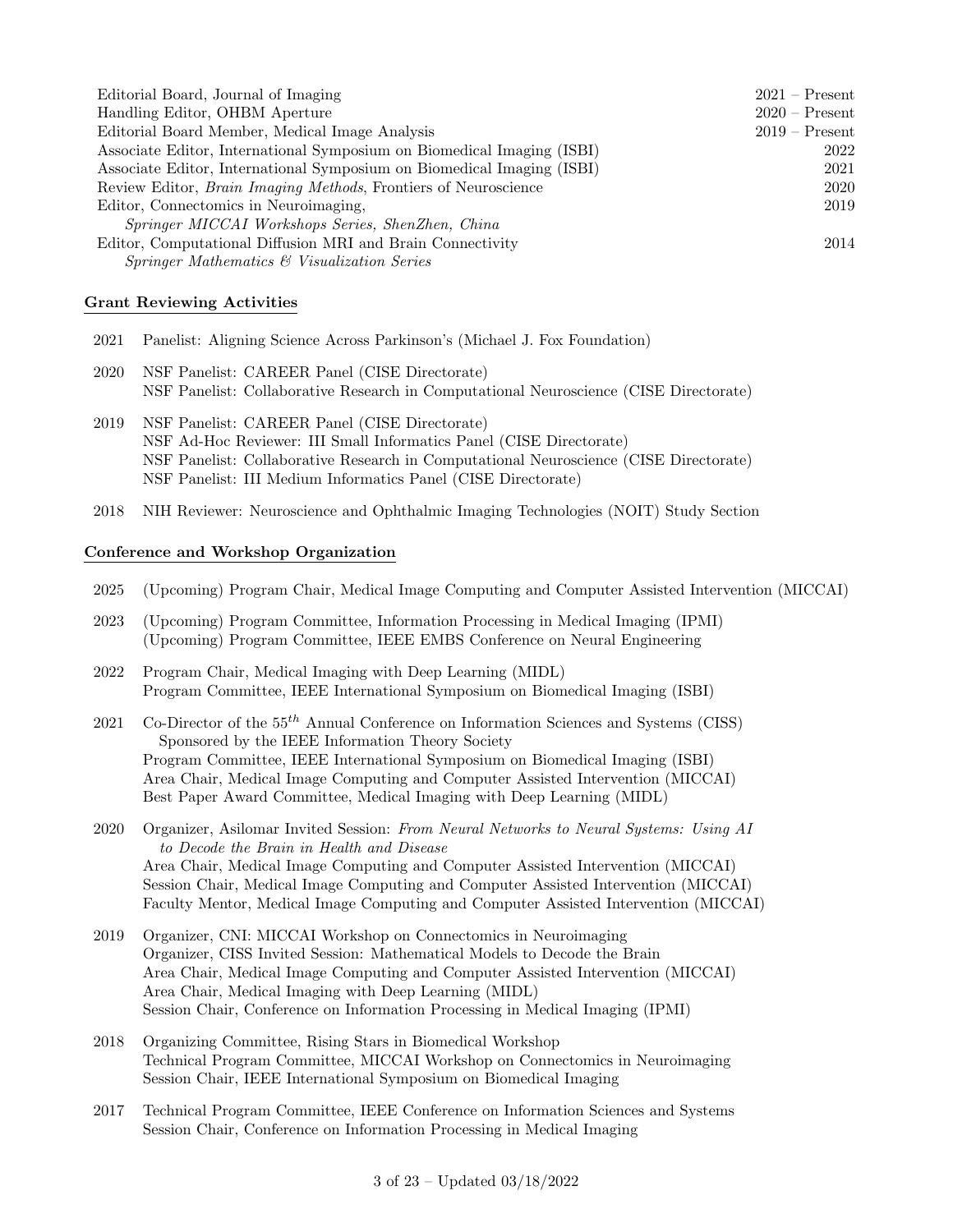#### 2013 Organizer, MMBC: MICCAI Workshop on Mathematical Models for Brain Connectivity

#### Conference and Journal Reviewing Activities

| Frontiers in Neuroscience<br>NeuroImage: Clinical<br>NeuroImage                                                        | $2019 -$ Present<br>$2017 -$ Present<br>$2015 -$ Present<br>$2013 -$ Present |
|------------------------------------------------------------------------------------------------------------------------|------------------------------------------------------------------------------|
| <b>IEEE</b> Transactions on Medical Imaging<br>Medical Image Analysis                                                  | $2013 -$ Present                                                             |
| IEEE Transactions on Neural Systems and Rehabilitation                                                                 | $2018 - 2019$                                                                |
| Journal of Selected Topics in Signal Processing                                                                        | $2017 - 2018$                                                                |
| Public Library of Science (PLoS) One                                                                                   | $2016 - 2017$                                                                |
| Information Processing in Medical Imaging                                                                              | 2021                                                                         |
| NeurIPS: Neural Information Processing Systems<br>Rated by the program committee among the Top 5% of Reviewers in 2019 | $2019 - 2020$                                                                |
| MICCAI: Medical Image Computing and Computer Assisted Intervention                                                     | $2012 - 2018$                                                                |
| CISS: IEEE Conference on Information Sciences and Systems                                                              | 2017                                                                         |
| CVPR: IEEE Conference on Computer Vision and Pattern Recognition                                                       | 2010                                                                         |

## Book Chapters and Volumes

- [B1] M.D. Schirmer, A. Venkataraman, I. Rekik, M. Kim, A. Wern Chung (Eds.). Connectomics in NeuroImaging: MICCAI Workshops, ShenZhen, China, October 2019.
- [B2] A. Venkataraman. Autism Spectrum Disorders: Unbiased Functional Connectomics Provide New Insights into a Multifaceted Neurodevelopmental Disorder. Connectomics: Methods, Mathematical Models and Applications, Eds. B. Munsel, G. Wu, P. Laurienti, Elsevier Academic Press, 2018.
- [B3] T. Schultz, G. Nedjati-Gilani, A. Venkataraman, L. O'Donnell, E. Panagiotaki (Eds.). Computational Diffusion MRI and Brain Connectivity: MICCAI Workshops, Nagoya, Japan, January 2014.

## Submitted Papers Under Review or Revision

- [S1] N. Nandakumar, K. Manzoor, S. Agarwal, H. Sair, A. Venkataraman. RefineNet: An Automated Framework to Generate Task and Subject-Specific Brain Parcellations for Resting-State fMRI Analysis. Under Review for MICCAI, 2022.
- [S2] S. Pati et al. Federated Learning Enabling Big Data for Cancer Detection. Under Review for Nature, 2022.
- [S3] D. Currey, J. Craley, D. Hsu, R. Ahmed, A. Venkataraman. EPViz: A Flexible and Lightweight Visualizer to Facilitate Predictive Modeling for Multi-channel EEG. Under Review for NeuroImage, 2022.
- [S4] N. Nandakumar, D. Hsu, R. Ahmed, A. Venkataraman. DeepSOZ: A Graph Convolutional Network for Automated Seizure Onset Zone Localization from Resting-State fMRI Connectivity. Under Review for IEEE Transactions on Biomedical Engineering, 2022.
- [S5] R. Shankar, H.-W. Hsieh, N. Charon, A. Venkataraman. A Diffeomorphic Flow-based Variational Framework for Multi-speaker Emotion Conversion. Under Revision for IEEE Transactions on Audio, Speech, and Language Processing, 2022.
- [S6] N.S. D'Souza and A. Venkataraman. Network Comparisons for Connectomics. Book chapter under review for Connectomics Analysis, Eds. M.D. Schirmer, A. Wern Chung, T. Arichi, Elsevier Acad Press, 2022.
- [S7] B. Tang, Y. Zhao, A. Venkataraman, K. Tsapkini, M. Lindquist, J. Pekar, B. Caffo. Changes in Functional Connectivity after Transcranial Direct-Current Stimulation: A Connectivity Density Point of View. Under Review for Human Brain Mapping, 2022.

Underlined names correspond to my trainees.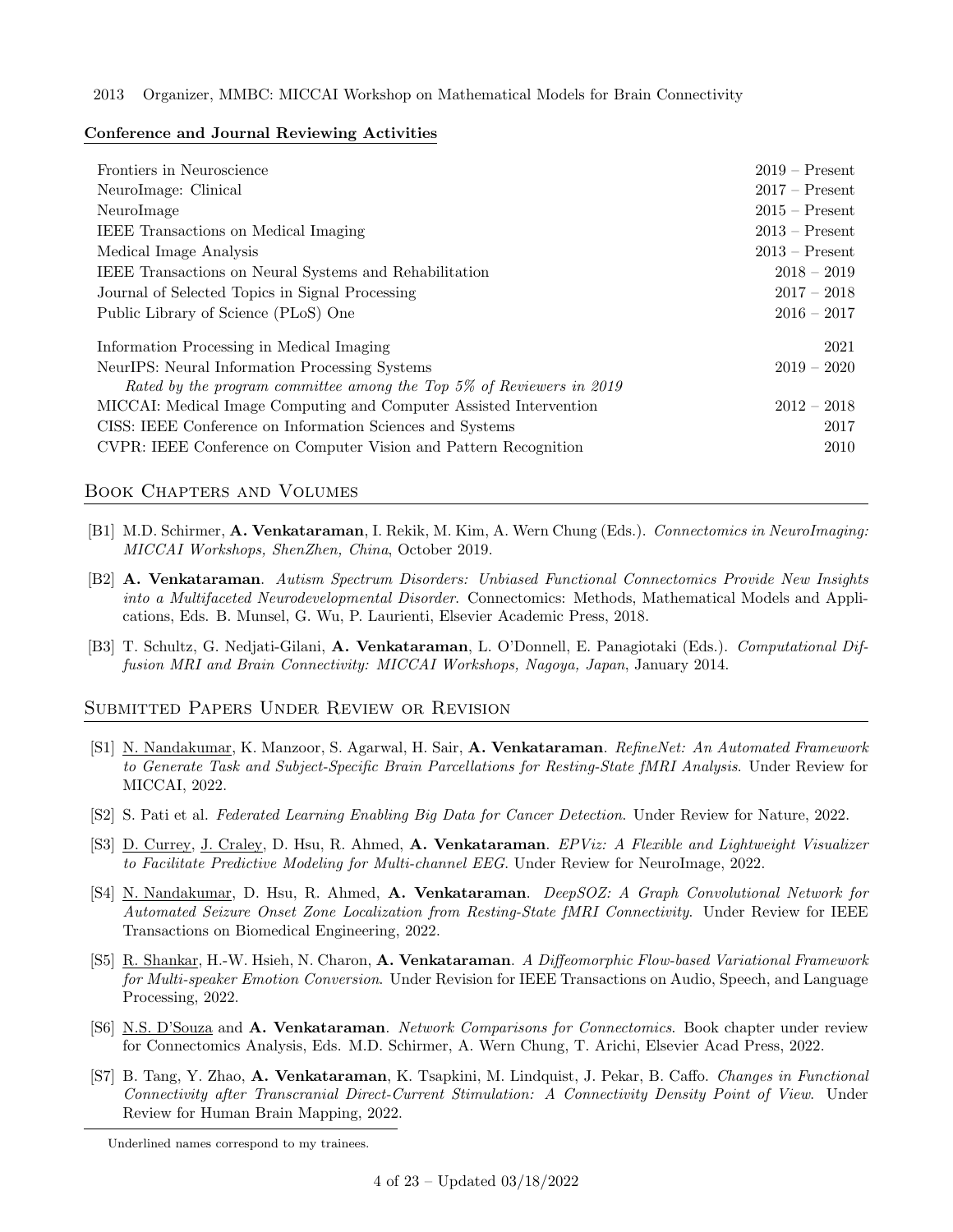- [J1] J. Craley, C. Jouny, E. Johnson, R. Ahmed, D. Hsu, A. Venkataraman. Automated Seizure Activity Tracking and Onset Zone Localization from Scalp EEG using Deep Neural Networks. PLoS One, 17(2): e0264537, 2022. [Impact Factor 3.24; 2021-22]
- [J2] N.S. D'Souza, M.B. Nebel, D. Crocetti, J. Robinson, N. Wymbs, S. Mostofsky, A. Venkataraman. Deep sr-DDL: Deep Structurally Regularized Dynamic Dictionary Learning to Integrate Multimodal and Dynamic Functional Connectivity for Multidimensional Clinical Characterizations. NeuroImage, 241:118388, 2021. [Impact Factor 6.56; 2021]
- [J3] Y. Kobayashi<sup>\*</sup>, A. Bukowski<sup>\*</sup>, S. Das<sup>\*</sup>, <u>N. Wagle</u>, S. Bakshi, M. Saha, J. Kaltschmidt<sup>†</sup>, **A. Venkataraman**<sup>†</sup>, S. Kulkarni† . COUNTEN, an AI-Driven Tool for Rapid and Objective Structural Analyses of the Enteric Nervous System. eNeuro, 8(4):1-6, 2021. [Impact Factor 3.44; 2021] \* Joint first authorship † Joint senior authorship
- [J4] N. Nandakumar, K. Manzoor, S. Agarwal, J. Pillai, S. Gujar, H. Sair, A. Venkataraman. Automated Eloquent Cortex Localization in Brain Tumor Patients Using Multi-task Graph Neural Networks. Medical Image Analysis (MedIA), 74:102203, 2021. [Impact Factor 8.55; 2021]
- [J5] S. Ghosal, Q. Chen, G. Pergola, A.L. Goldman, W. Ulrich, K.F. Berman, A. Rampino, G. Blasi, L. Fazio, A. Bertolino, D.R. Weinberger, V.S. Mattay, A. Venkataraman. A Generative Discriminative Framework that Integrates Imaging, Genetic, and Diagnosis into Coupled Low Dim Space. NeuroImage, 238:118200, 2021. [Impact Factor 6.56; 2021]
- [J6] M.D. Schirmer, A. Venkataraman, I. Rekik, M. Kim, S. Mostofsky, M.B. Nebel, K. Rosch, K. Seymour, D. Crocetti, H. Irzan, M. Hutel, S. Ourselin, N. Marlow, A. Melbourne, E. Levchenko, S. Zhou, M. Kunda, H. Lu, N.C. Dvornek, J. Zhuang, G. Pinto, S. Samal, J.L. Bernal-Rusiel, R. Pienaar, A. Wern Chung. Neuropsychiatric Disease Classification Using Functional Connectomics – Results of the Connectomics in NeuroImaging Transfer Learning Challenge, Medical Image Analysis (MedIA), 70:101972, 2021. [Impact Factor 8.55; 2021]
- [J7] J. Craley, C. Jouny, E. Johnson, A. Venkataraman. Automated Inter-Patient Seizure Detection Using Multichannel Convolutional and Recurrent Neural Networks. Journal of Biomedical Signal Processing and Control, 64:102360, 2021 (Online 2020). [Impact Factor 3.88; 2021]
- [J8] X. Liu, K. Akiyoshi, M. Nakano, K. Brady, B. Bush, R. Nandkarni, A. Venkataraman, R.C. Koehler, J.K. Lee, C.W. Hogue, M. Czosnyka, P. Smielewski, C.H. Brown. Determining Thresholds for Three Indices of Autoregulation to Identify the Lower Limit of Autoregulation During Cardiac Surgery. Journal of Critical Care Medicine, 49(4):650-660, 2021 (Online 2020). [Impact Factor 7.60; 2021]
- [J9] N.S. D'Souza, N. Wymbs, M.B. Nebel, S. Mostofsky, A. Venkataraman. A Joint Network Optimization Framework to Predict Clinical Severity from Resting State fMRI Data. NeuroImage, 206:116314, 2020. [Impact Factor 6.82; 2020]
- [J10] J. Craley, E. Johnson, A. Venkataraman. A Spatio-Temporal Model of Seizure Propagation in Focal Epilepsy. IEEE Transactions on Medical Imaging, 39(5):1404-1418, 2020. (Online 2019) [Impact Factor 13.94; 2020]
- [J11] D. Rangaprakash, M.N. Dretsch, A. Venkataraman, J.S. Katz, T.S. Denney Jr., G. Deshpande. Identifying Disease Foci from Static and Dynamic Effective Connectivity Networks: Illustration in Soldiers with Trauma. Human Brain Mapping, 39(1):264-287, 2018. [Impact Factor 4.55; 2018]
- [J12] S. Zhao, D. Rangaprakash, A. Venkataraman, P. Liang, G. Deshpande. Investigating Focal Connectivity Deficits in Alzheimer's Disease using Directional Brain Networks Derived from Resting-State fMRI. Frontiers on Aging Neuroscience, 9:1-12, 2017. [Impact Factor 3.63; 2017]
- [J13] S. van Noordt, J. Wu, A. Venkataraman, M.J. Larson, M. South, M.J. Crowley. Inter-trial Coherence of Medial Frontal Theta Oscillations Linked to Differential Feedback Processing in High-Functioning Autism. Research in Autism Spectrum Disorders, 37:1-10, 2017. [Impact Factor 1.70; 2017]
- [J14] A. Venkataraman, D. Yang, N. Dvornek, L.H. Staib, J.S. Duncan, K.A. Pelphrey, P. Ventola. Pivotal Response Treatment Prompts a Functional Rewiring of the Brain Among Individuals with Autism Spectrum Disorder. NeuroReport, 27(14):1081-1085, 2016. [Impact Factor 1.27; 2016]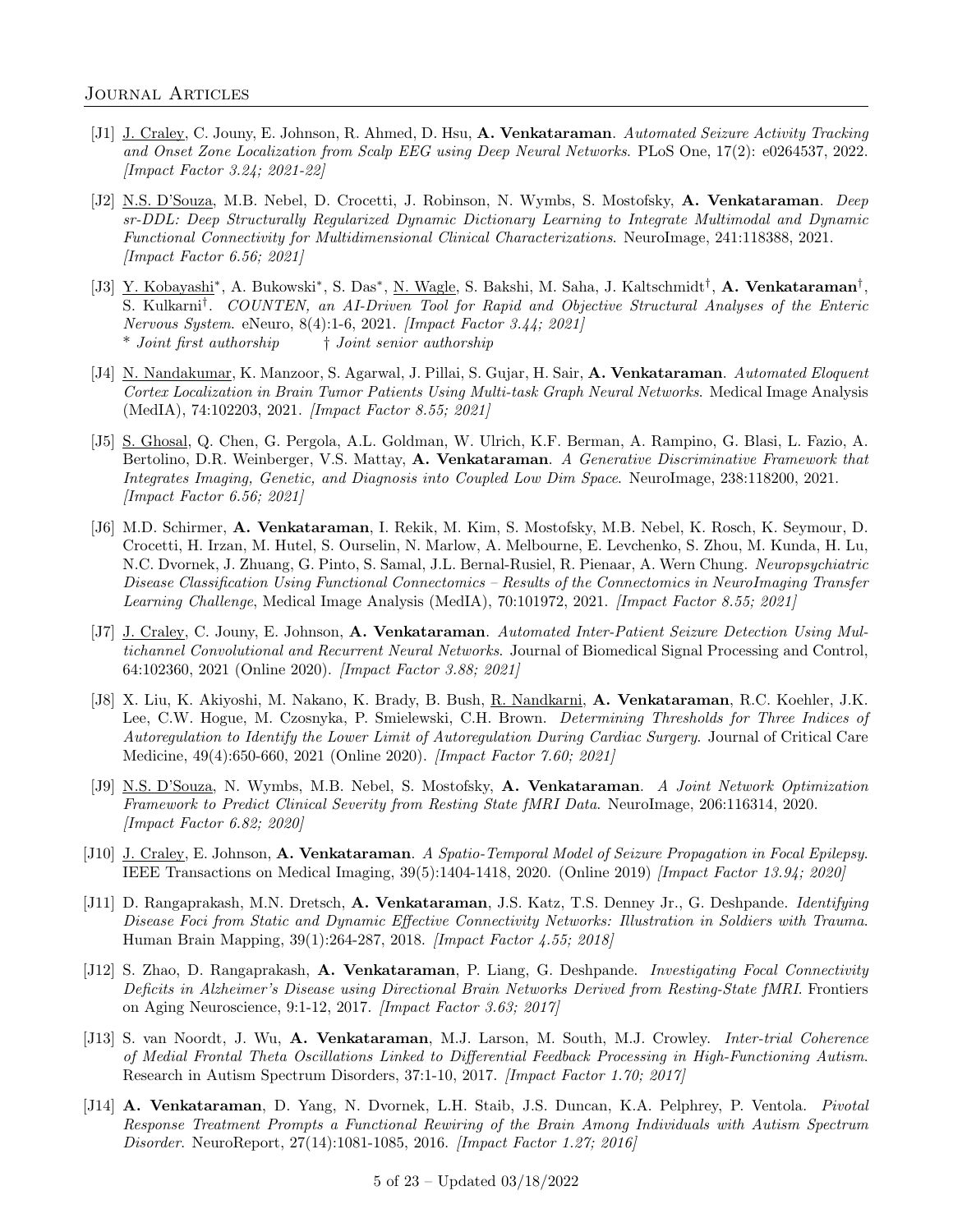- [J15] D. Yang, K.A. Pelphrey, D.G. Sukhodolsky, M.J. Crowley, E. Dayan, N. Dvornek, A. Venkataraman, J.S Duncan, L.H. Staib, P. Ventola Brain Responses to Biological Motion Predict Treatment Outcome in Young Children with Autism. Translational Psychiatry,  $6(11):e948\,2016$ . [Impact Factor 5.13; 2016]
- [J16] A. Venkataraman, D. Yang, K.A. Pelphrey, J.S. Duncan. Bayesian Community Detection in the Space of Group-Level Functional Differences. IEEE Transactions Medical Imaging, 35(8):1866-1882, 2016. [Impact Factor 4.85; 2016]
- [J17] A. Venkataraman, J.S. Duncan, D. Yang, K.A. Pelphrey. An Unbiased Bayesian Approach to Functional Connectomics Implicates Social-Communication Networks in Autism. NeuroImage: Clinical, 8:356-366, 2015. [Impact Factor 3.86; 2015]
- [J18] A. Venkataraman, M. Kubicki, P. Golland. From Brain Connectivity Models to Region Labels: Identifying Foci of a Neurological Disorder. IEEE Transactions on Medical Imaging, 32(11):2078-2098, 2013. [Impact Factor 5.28; 2013]
- [J19] A. Venkataraman, T.J. Whitford, C-F. Westin, P. Golland, M. Kubicki. Whole Brain Resting State Functional Connectivity Abnormalities in Schizophrenia. Schizophrenia Research, 139(1-3):7-12, 2012. [Impact Factor 4.59; 2012]
- [J20] A. Venkataraman, Y. Rathi, M. Kubicki, C-F. Westin, P. Golland. Joint Modeling of Anatomical and Functional Connectivity for Population Studies. IEEE Transactions on Medical Imaging, 31(2):164-182, 2012. [Impact Factor 5.80; 2012]
- [J21] K.R.A. Van Dijk, T. Hedden, A. Venkataraman, K.C. Evans, S.W. Lazar, R.L. Buckner. Intrinsic Functional Connectivity As a Tool For Human Connectomics: Theory, Properties, and Optimization. Journal of Neurophysiology, 103(1):297-321, 2010. [Impact Factor 3.11; 2010]

#### Peer-Reviewed Conference Proceedings

- [C1] J. Craley, E. Johnson, C. Jouny, D. Hsu, R. Ahmed, A. Venkataraman. SZLoc: A Multi-resolution Architecture fo Automated Epileptic Seizure Localization from Scalp EEG. To Appear in Medical Imaging with Deep Learning (MIDL), 2022.
- [C2] S. Ghosal, Q. Chen, G. Pergola, A.L. Goldman, W. Ulrich, D.R. Weinberger, A. Venkataraman. A Biologically Interpretable Graph Convolutional Network to Link Genetic Risk Propagations and Imaging Biomarkers of Disease. To Appear in International Conference on Learning Representations (ICLR), 2022. [Acceptance Rate  $\approx 30\%$ ]
- [C3] N.S. D'Souza, M.B. Nebel, D. Crocetti, N. Wymbs, J. Robinson, S. Mostofsky, A. Venkataraman. A Matrix Auto-encoder Framework to Align the Functional and Structural Connectivity Manifolds as Guided by Behavioral Phenotypes. In Proc. MICCAI: Medical Image Computing and Computer Assisted Intervention, LNCS  $12907:625-636, 2021.$  [Acceptance Rate  $\approx 30\%$ ]
- [C4] N.S. D'Souza, M.B. Nebel, D. Crocetti, N. Wymbs, J. Robinson, S. Mostofsky, A. Venkataraman. M-GCN: A Multimodal Graph Convolutional Network to Integrate Functional and Structural Connectomics Data to Predict Multidimensional Phenotypic Characterizations. In Proc. MIDL: Medical Imaging with Deep Learning, PMLR 143:119-130, 2021. Selected for a Long Oral Presentation (<15% of Accepted Papers)
- [C5] N. Nandakumar, K. Manzoor, S. Agarwal, J. Pillai, S. Gujar, H. Sair, A. Venkataraman. A Multi-Scale Spatial and Temporal Attention Network on Dynamic Connectivity to Localize the Eloquent Cortex in Brain Tumor Patients. In Proc. IPMI: Information Processing in Medical Imaging, LNCS 12729:241-252, 2021. [Acceptance Rate  $\approx 30\%$ ]
- [C6] Y. Peng, N.S. D'Souza, B. Bush, C. Brown, A. Venkataraman. Predicting Acute Kidney Injury via Interpretable Ensemble Learning and Attention Weighted Convoutional–Recurrent Neural Networks. In Proc. Conference on Information Sciences and Systems (CISS), pp. 1-6, 2021.
- [C7] D. Currey, D. Hsu, R. Ahmed, A. Venkataraman, J. Craley. Cross-Site Epileptic Seizure Detection Using Convolutional Neural Networks. In Proc. Conf on Information Sciences and Systems (CISS), pp. 1-6, 2021.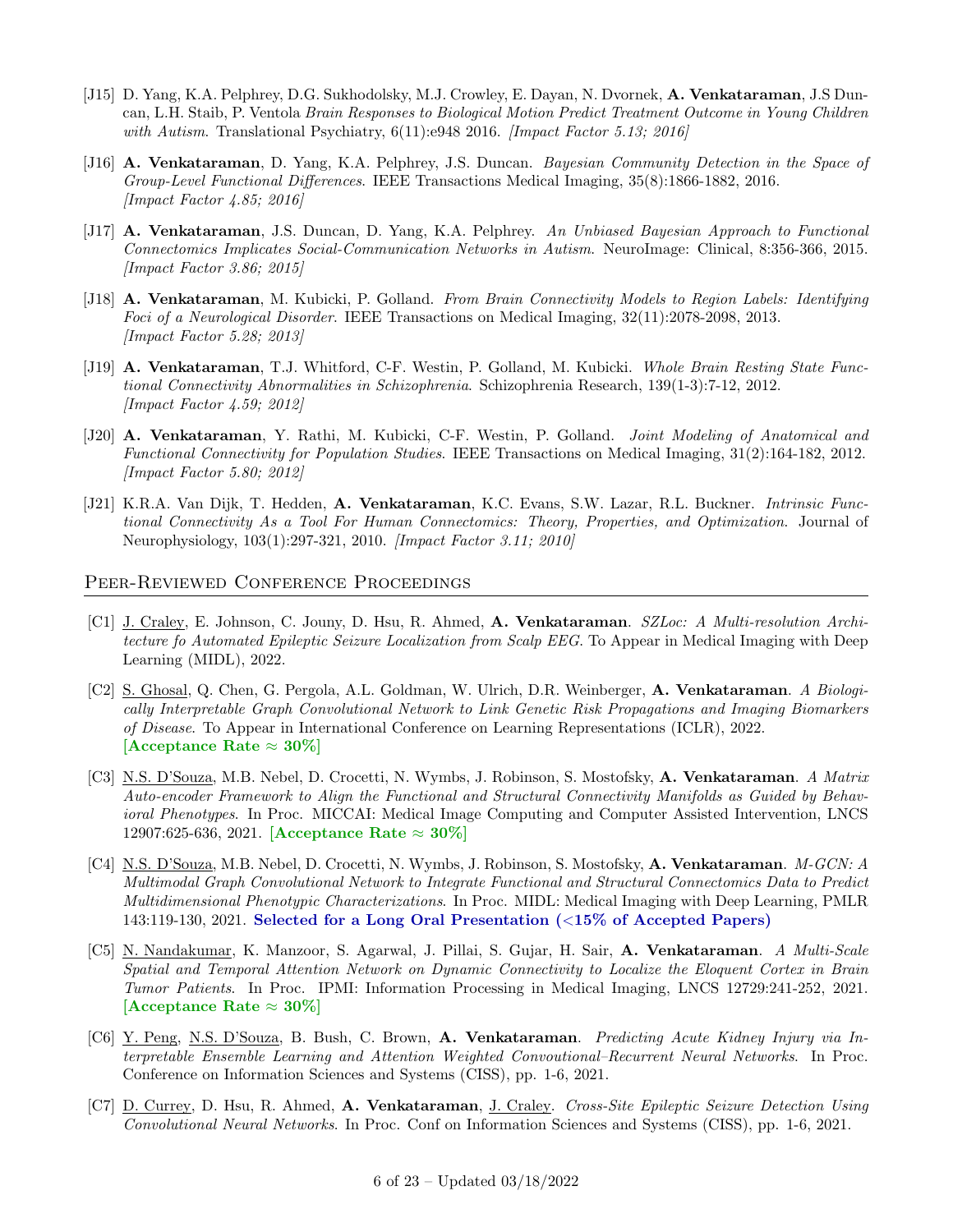- [C8] S. Ghosal, Q. Chen, G. Pergola, A.L. Goldman, W. Ulrich, K.F. Berman, A. Rampino, G. Blasi, L. Fazio, A. Bertolino, D.R. Weinberger, V.S. Mattay, A. Venkataraman. G-MIND: An End-to-End Multimodal Imaging-Genetics Framework for Biomarker Identification and Disease Classification. In Proc. SPIE, vol.11596, 2021. Selected for an Oral Presentation (<15% of Accepted Papers) - Best Paper Award
- [C9] N. Nandakumar, N.S. D'Souza, K. Manzoor, J. Pillai, S. Gujar, S. Agarwal, H. Sair, A. Venkataraman. A Multi-Task Deep Learning Framework to Localize the Eloquent Cortex in Brain Tumor Patients using Both Static and Dynamic Functional Connectivity. In Proc. MLCN: MICCAI Workshop on Machine Learning for Clinical Neuroimaging, LNCS 12449:34-44, 2020. Selected for an Oral Presentation - Best Paper Award
- [C10] N.S. D'Souza, M.B. Nebel, D. Crocetti, N. Wymbs, J. Robinson, S. Mostofsky, A. Venkataraman. A Deep-Generative Hybrid Model to Integrate Multimodal and Dynamic Connectivity for Predicting Spectrum-Level Deficits in Autism. In Proc. MICCAI: Medical Image Computing and Computer Assisted Intervention, LNCS 12267:437-447, 2020. [Acceptance Rate  $\approx 30\%$ ]
- [C11] R. Shankar, H.-W. Hsieh, N. Charon, A. Venkataraman. *Multispeaker Emotion Conversion via a Chained* Encoder-Decoder-Predictor Network and Latent Variable Regularization. In Proc. Interspeech: Conference of the International Speech Communication Association, 3391-3395, 2020.
- [C12] R. Shankar, J. Sager, A. Venkataraman. Non-parallel Emotion Conversion using a Pair Discrimination Deep-Generative Hybrid Model. In Proc. Interspeech: Conference of the International Speech Communication Association, 3396-3400, 2020.
- [C13] N. Nandakumar, K. Manzoor, J. Pillai, S. Gujar, H. Sair, A. Venkataraman. A Novel Graph Neural Network to Localize Eloquent Cortex in Brain Tumor Patients from Resting-State fMRI Connectivity. In Proc. CNI: MICCAI Workshop on Connectomics in Neuroimaging, LNCS 11848:10-20, 2019. Selected for an Oral Presentation (< 25% of Accepted Papers) - Best Paper Award
- [C14] R. Shankar, J. Sager, A. Venkataraman. A Multi-Speaker Emotion Morphing Model Using Highway Networks and Maximum Likelihood Objective. In Proc. Interspeech: Conf of the International Speech Communication Association, 2848-2852, 2019. Selected for an Oral Presentation (<20% of Accepted Papers)
- [C15] J. Sager, J. Reinhold, R. Shankar, A. Venkataraman. VESUS: A Crowd-Annotated Database to Study Emotion Production and Perception in Spoken English. In Proc. Interspeech: Conf of the Intl Speech Communication Association, 316-320, 2019. Selected for an Oral Presentation (<20% of Accepted Papers)
- [C16] R. Shankar, H.-W. Hsieh, N. Charon, A. Venkataraman. Automated Emotion Morphing in Speech Based on Diffeomorphic Curve Registration and Highway Networks. In Proc. Interspeech: Conference of the International Speech Communication Association, 4499-4503, 2019.
- [C17] R. Shankar and A. Venkataraman. Weakly Supervised Syllable Segmentation by Vowel-Consonant Peak Classification. In Proc. Interspeech: Conf of the Intl Speech Communication Association, 644-648, 2019.
- [C18] J. Craley, C. Jouny, E. Johnson, A. Venkataraman. Automated Noninvasive Seizure Detection and Localization Using Switching Markov Models and Convolutional Neural Networks. In Proc. MICCAI: International Conference on Medical Image Computing and Computer Assisted Intervention, LNCS 11767:253-262, 2019. [Acceptance Rate  $\approx 30\%$ ] – Early Acceptance (Top 18% of Submissions)
- [C19] S. Ghosal, Q. Chen, A.L. Goldman, W. Ulrich, K.F. Berman, D.R. Weinberger, V.S. Mattay, A. Venkataraman. Bridging Imaging, Genetics, and Diagnosis in a Coupled Low-Dimensional Framework. In Proc. MIC-CAI: International Conference on Medical Image Computing and Computer Assisted Intervention, LNCS 11767:647-655, 2019. [Acceptance Rate  $\approx 30\%$ ] – Early Acceptance (Top 18% of Submissions)
- [C20] N.S. D'Souza, N. Wymbs, M.B. Nebel, S. Mostofsky, A. Venkataraman. Integrating Neural Networks and Dictionary Learning for Multidimensional Clinical Characterizations from Functional Connectomics Data. In Proc. MICCAI: International Conference on Medical Image Computing and Computer Assisted Intervention, LNCS 11766:709-717, 2019. [Acceptance Rate ≈ 30%]
- [C21] J. Craley, E. Johnson, A. Venkataraman. Integrating Convolutional Neural Networks and Probabilistic Graphical Modeling for Epileptic Seizure Detection in Multichannel EEG. In Proc. IPMI: Information Processing in Medical Imaging, LNCS 11492:291-303, 2019. [Acceptance Rate  $\approx 30\%$ ] – Oral Presentation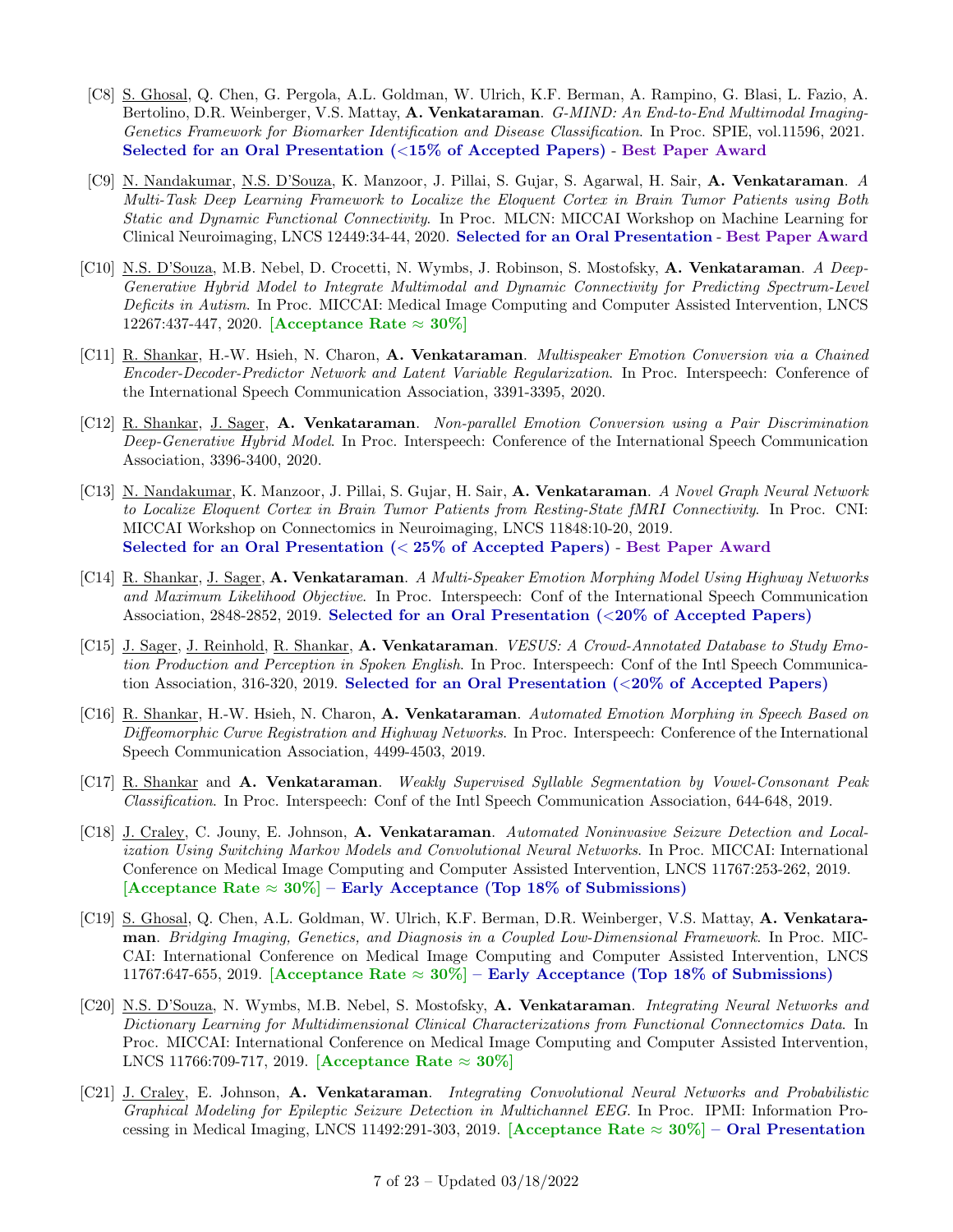- [C22] N.S. D'Souza, N. Wymbs, M.B. Nebel, S. Mostofsky, A. Venkataraman. A Coupled Manifold Optimization Framework to Jointly Model the Functional Connectomics and Behavioral Data Spaces. In Proc. IPMI: Information Processing in Medical Imaging, LNCS 11492:605-616,2019. [Acceptance Rate  $\approx 30\%$ ]
- [C23] S. Ghosal, Q. Chen, A.L. Goldman, W. Ulrich, D.R. Weinberger, V.S. Mattay, A. Venkataraman. A Generative-Predictive Framework to Capture Altered Brain Activity in fMRI and its Association with Genetic Risk: Application to Schizophrenia. SPIE Medical Imaging, vol. 10949, 2019.
- [C24] N. Nandakumar, N.S. D'Souza, J. Craley, K. Manzoor, J. Pillai, S. Gujar, H. Sair, A. Venkataraman. Defining Patient Specific Functional Parcellations in Lesional Cohorts via Markov Random Fields. In Proc. CNI: MICCAI Workshop on Connectomics in Neuroimaging, LNCS 11083:88-98, 2018. Selected for an Oral Presentation (< 25% of Accepted Papers)
- [C25] N.S. D'Souza, N. Wymbs, M.B. Nebel, S. Mostofsky, A. Venkataraman. A Generative-Discriminative Basis Learning Framework to Predict Clinical Severity from Resting State Functional MRI Data. In Proc. MICCAI: Intl Conference on Medical Image Computing and Computer Assisted Intervention, LNCS 11072:163-171, 2018. [Acceptance Rate  $\approx 30\%$ ] – Selected for Early Acceptance (Top 15% of Submissions)
- [C26] J. Craley, E. Johnson, A. Venkataraman. A Novel Method for Epileptic Seizure Detection Using Coupled Hidden Markov Models. In Proc. MICCAI: International Conference on Medical Image Computing and Computer Assisted Intervention, LNCS 11072:482-489, 2018. [Acceptance Rate  $\approx 30\%$ ] Selected for Early Acceptance (Top 15% of Submissions)
- [C27] A. Venkataraman, N. Wymbs, M.B. Nebel, S. Mostofsky. A Unified Bayesian Approach to Extract Network-Based Functional Differences from a Heterogeneous Patient Cohort. In Proc CNI: MICCAI Workshop on Connectomics in NeuroImaging, LNCS 10511, pp. 60-69 2017. Selected for an Oral Presentation (< 20% of Accepted Papers)
- [C28] N.C. Dvornek, D. Yang, A. Venkataraman, P. Ventola, L.H. Staib, K.A. Pelphrey, J.S. Duncan. Prediction of Autism Treatment Response from Baseline fMRI using Random Forests and Tree Bagging. In Proc. MICCAI Workshop on Multimodal Learning for Clinical Decision Supp, pp. 1-8, 2016. – Oral Presentation
- [C29] A. Venkataraman, D. Yang, K.A. Pelphrey, J.S. Duncan. Community Detection in the Space of Functional Abnormalities Reveals both Heightened and Reduced Brain Synchrony in Autism. In Proc. BAMBI: MICCAI Workshop on Bayesian and Graphical Models for Biomedical Imaging, pp. 1-12, 2015. – Oral Presentation
- [C30] A. Sweet<sup>†</sup>, A. Venkataraman<sup>†</sup>, S.M. Stufflebeam, H. Liu, N. Tanaka, P. Golland. *Detecting Epileptic Regions* Based on Global Brain Connectivity Patterns. In Proc. MICCAI: International Conference on Medical Image Computing and Computer Assisted Intervention, LNCS 8149:98-105, 2013. [Acceptance Rate  $\approx 30\%$ ] Selected for an Oral Presentation (< 10% of Accepted Papers) † Joint first authorship (equal contributions)
- [C31] A. Venkataraman, M. Kubicki, P. Golland. From Brain Connectivity Models to Identifying Foci of a Neurological Disorder. In Proc. MICCAI: International Conference on Medical Image Computing and Computer Assisted Intervention, LNCS 7510:697-704, 2012. [Acceptance Rate  $\approx 30\%$ ] Selected for an Oral Presentation (< 10% of Accepted Papers)
- [C32] A. Venkataraman, Y. Rathi, M. Kubicki, C-F. Westin, P. Golland. Joint Generative Model for fMRI/DWI and its Application to Population Studies. In Proc. MICCAI: International Conference on Medical Image Computing and Computer Assisted Intervention, LNCS 6361:191-199, 2010. [Acceptance Rate  $\approx 30\%$ ] Selected for Oral Presentation (< 10% of Accepted Papers)
- [C33] A. Venkataraman, M. Kubicki, C-F. Westin, P. Golland. Robust Feature Selection in Resting-State fMRI Connectivity Based on Population Studies. In Proc. MMBIA: IEEE Computer Society Workshop on Mathematical Methods in Biomedical Image Analysis: 63-70, 2010.
- [C34] A. Venkataraman, K.R.A Van Dijk, R.L. Buckner, P. Golland. Exploring Functional Connectivity in fMRI via Clustering. In Proc. ICASSP: IEEE Conference on Acoustics, Speech and Signal Proc, 441-444, 2009.
- [C35] P. Golland, D. Lashkari, A. Venkataraman. Spatial Patterns and Functional Profiles for Discovering Structure in fMRI Data. In Proc. Asilomar Conf on Signals, Systems and Computers, 1402-1409, 2008.
- [C36] A. Venkataraman, A.V. Oppenheim, Signal Approximation using the Bilinear Transform, In Proc. ICASSP: IEEE Conference on Acoustics, Speech and Signal Processing, 3729-3732, 2008.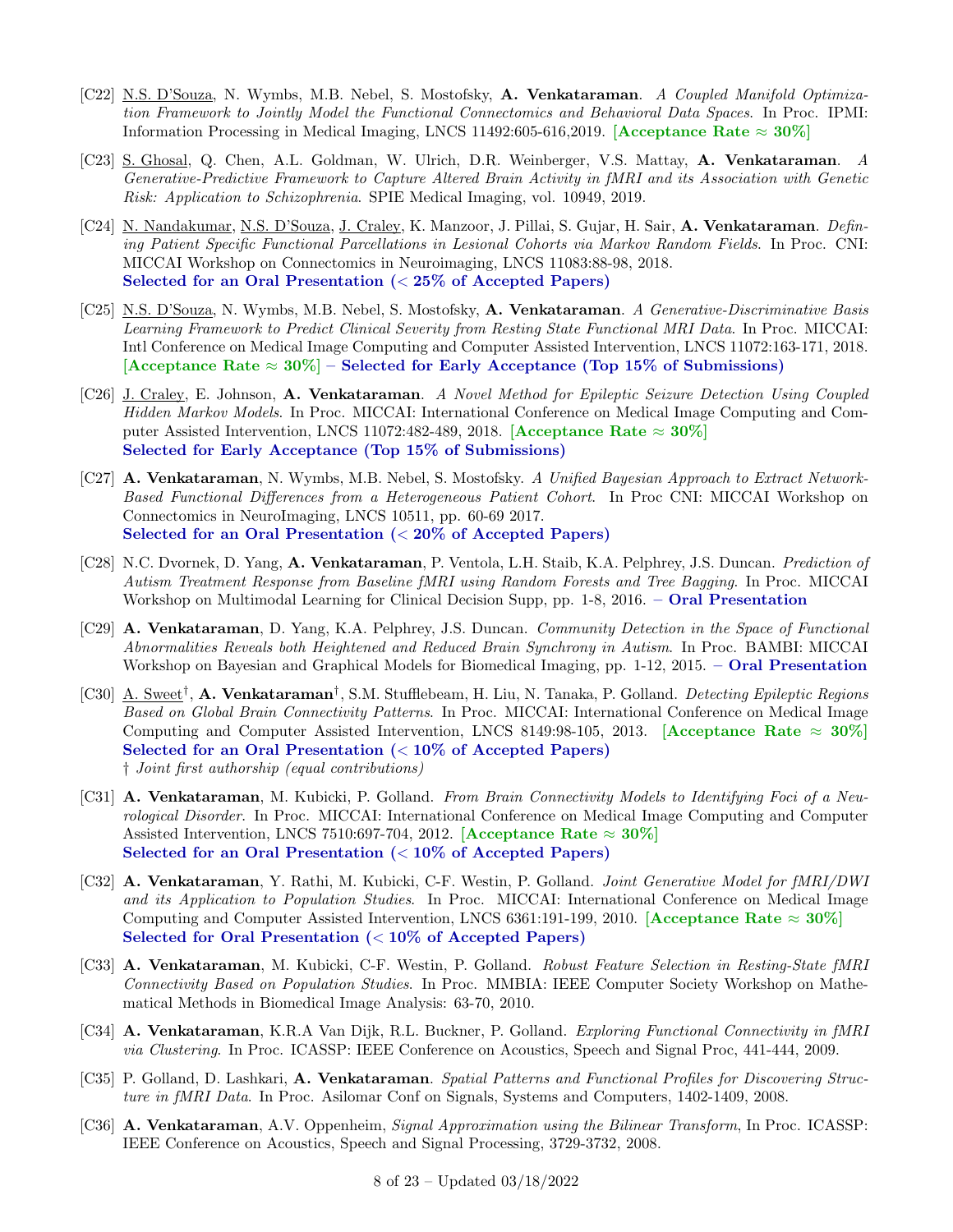#### Working Papers and Preprints

- [W1] R. Shankar and A. Venkataraman. Adaptive Rhythm Modification of Speech using Masked Convolutional Networks and Open-Loop Time Warping. In Preparation for Interspeech, 2022.
- [W2] A. Somayazulu, R. Shankar and A. Venkataraman. A Comprehensive Study of Augmentation Techniques for Deep-Learning based Speech Emotion Recognition. In Preparation for Interspeech, 2022.

#### CONFERENCE ABSTRACTS

- [A1] D. Currey, J. Craley, D. Hsu, R. Ahmed, A. Venkataraman. EPViz: A Flexible and Lightweight Visualizer to Facilitate Predictive Modeling for Multi-channel EEG. American Epilepsy Society Annual Meeting, 2021.
- [A2] J. Craley, C. Jouny, E. Johnson, Raheel Ahmed, David Hsu, A. Venkataraman. GraphTrack: Automated Seizure Detection and Tracking in Scalp EEG Recordings. American Epilepsy Society Annual Meeting, 2021.
- [A3] S. Ghosal, Qiang Chen, Giulio Pergola, Daniel Weinberger, A. Venkataraman. An End-to-End Multimodal Imaging-Genetics Framework for Biomarker Identification and Disease Classification. Asilomar Invited Session: From Neural Networks to Neural Systems: Using AI to Decode the Brain in Health and Disease, 2020.
- [A4] N.S. D'Souza, M.B. Nebel, N. Wymbs, S. Mostofsky, A. Venkataraman. A Joint Network Optimization Framework to Predict Clinical Severity from Resting-State Functional MRI Data. Second International Conference on Medical Imaging and Case Reports, 2019. Invited Abstract and Presentation
- [A5] N.S. D'Souza, M.B. Nebel, N. Wymbs, S. Mostofsky, A. Venkataraman. A Joint Network Optimization Framework to Predict Clinical Severity from Resting-State Functional Connectomics. Flux Congress, 2019.
- [A6] A. Venkataraman, N.S. D'Souza, M.B. Nebel, N. Wymbs, S. Mostofsky. Predicting Behavior from Resting-State fMRI Connectivity. In Proc. SAND9: Statistical Analysis of Neuronal Data, 2019. Selected for a Young Investigator Spotlight Presentation
- [A7] N.S. D'Souza, M.B. Nebel, N. Wymbs, S. Mostofsky, A. Venkataraman. A Generative-Discriminative Basis Learning Framework to Predict Autism Spectrum Disorder Severity. In Proc. ISBI: International Symposium on Biomedical Imaging, 2018.
- [A8] N. Nandakumar, N.S. D'Souza, H. Sair, A. Venkataraman. A Modified K-Means Algorithm for Resting State FMRI Analysis of Brain Tumor Patients, As Validated by Language Localization. In Proc. ISBI: International Symposium on Biomedical Imaging, 2018.
- [A9] J. Craley, E. Johnson, A. Venkataraman. Robust Seizure Detection Using Coupled Hidden Markov Models. In Proc. ISBI: International Symposium on Biomedical Imaging, 2018.
- [A10] A. Venkataraman, J.S. Duncan, D. Yang, K.A. Pelphrey. Abnormal Functional Communities in Autism. IMFAR: Intl Meeting For Autism Research, 2016. Oral Presentation (< 5% of Abstracts)
- [A11] D. Rangaprakash, G. Deshpande, A. Venkataraman, J.S. Katz, T.S. Denney, M.N. Dretsch. *Identifying Foci* of Brain Disorders from Effective Connectivity Networks, ISMRM, 2016. Honorable Mention
- [A12] A. Venkataraman, J.S. Duncan, D. Yang, K.A. Pelphrey. An Unbiased Bayesian Approach to Functional Connectomics Implicates Social-Communication Networks in Autism. In Proc. ISBI: International Symposium on Biomedical Imaging, 2015. Invited Abstract and Presentation
- [A13] S. Zhao, A. Venkataraman, P. Liang, G. Deshpande. Investigating the Role of Brain Stem in Alzheimer's Disease using Directional Brain Networks derived from Resting State fMRI, Annual Mtg of ISMRM, 2015.
- [A14] A. Venkataraman, M. Kubicki, P. Golland. From Brain Connectivity Models to Identifying Foci of a Neurological Disorder. 3<sup>rd</sup> Biennial Conference on Resting State Brain Connectivity, Sept 2012.
- [A15] A. Venkataraman, K.R.A Van Dijk, R.L. Buckner, P. Golland. Exploring Functional Connectivity in fMRI via Clustering, Annual Meeting of the Organization of Human Brain Mapping, June 2009.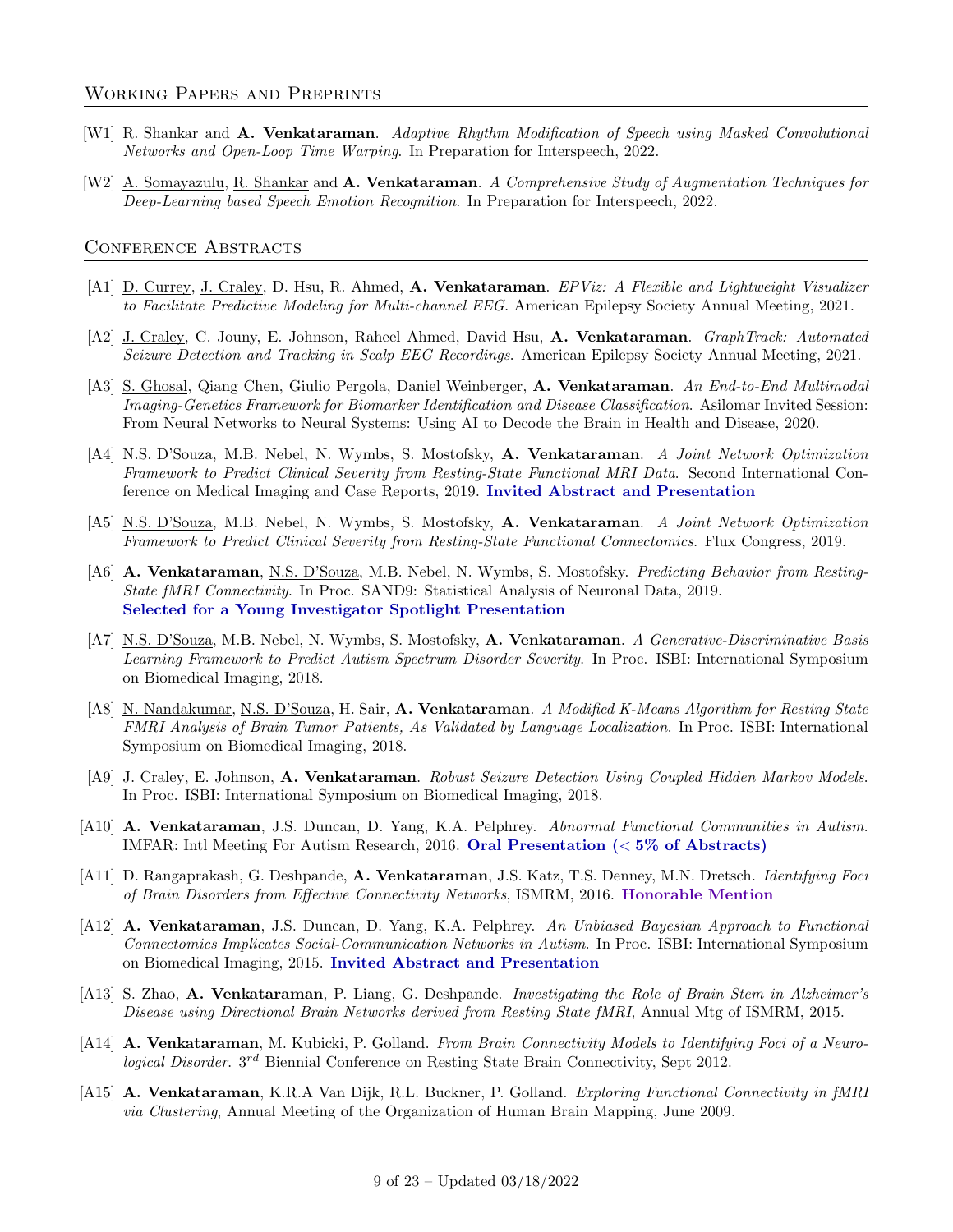- [D1] A. Venkataraman. Generative Models of Brain Connectivity for Population Studies. Doctor of Philosophy Thesis. Massachusetts Institute of Technology, Cambridge MA, 2012.
- [D2] A. Venkataraman. Signal Approximation Using the Bilinear Transform. Masters of Engineering Thesis. Massachusetts Institute of Technology, Cambridge MA, 2007.

## Open-Source Data and Software

#### The Varied Emotion in Syntactically Uniform Speech (VESUS) Dataset

VESUS is a lexically controlled dataset of parallel emotional speech utterances. VESUS contains 252 distinct phrases, each read by 10 actors in 5 emotional states (neutral, angry, happy, sad, fearful). Using Amazon Mechanical Turk, we obtain 10 crowd-sourced ratings for each utterance to determine the perceived emotional content. In total, VESUS contains over 6 hours of pure speech and over 10,000 emotional annotations.

#### The EEG Prediction Visualizer (EPViz)

EPViz is a lightweight and standalone software package to aid researchers in developing, validating, and reporting their predictive modeling outputs. Developed in Python, EPViz allows researchers to load a PyTorch deep learning model, apply it to the EEG, and overlay the output channel-wise or subject-level temporal predictions on top of the original EEG time series. These results can be saved as high-resolution images for use in manuscripts and presentations. EPViz also provides valuable tools for clinician-scientists, including spectrum visualization, computation of basic data statistics, and annotation editing.

#### The EDF Anonymizer

This tool is designed to facilitate the sharing of clinical EEG data. It provides a graphical interface for the user to alter header fields in a standard EDF file; it also provides default settings for scrubbing patient IDs and time stamps. the EDF Anonymizer has been approved for data sharing by the University of Wisconsin IRB.

#### Ongoing Research Support

NIH R21CA263804 PI: Venkataraman 09/01/21 – 8/31/23 Automated Presurgical Language Mapping via Deep Learning for Multimodal Brain Connectivity This project will develop a graph neural network to map the language areas of the brain using resting-state fMRI and diffusion MRI. We will link our predictions to change in postoperative cognitive functioning. Agency: National Cancer Institute

Total Funding Amount: \$405,949 over 2 years

NIH R01EB029977 PI: Caffo 08/01/21 – 07/31/25 Statistical Methods for Structural and Functional Integration in Multi-Modal Neuroimaging Data This project will develop a suite of analytical tools to integrate structural and functional information about the brain to better understand and predict neurological dysfunction. Agency: National Institute of Biomedical Imaging and Bioengineering Project Role: Co-Investigator Total Funding Amount: \$1,939,749 over 4 years Portion to Co-I Venkataraman: \$590,000 over 4 years JHU Discovery Award Joint PI: Faigle/Venkataraman 05/01/21 – 04/30/22

Harnessing Machine Learning to Optimize Stroke Critical Care Resource Use This project will develop an automated platform to continuously predict the risk of critical care needs for post-MT stroke patients. This is a highly competitive internal award with only a  $15\%$  funding rate. Total Funding Amount: \$100,000 for 1 year

JHU Discovery Award Joint PI: Marvel/Venkataraman/Rosenthal 05/01/21 – 04/30/22 Using Motor Imagery and Machine Learning-Based Real-Time fMRI Neurofeedback to Improve Motor Function in Cerebellar Ataxia

All research products are available for download at https://engineering.jhu.edu/nsa/.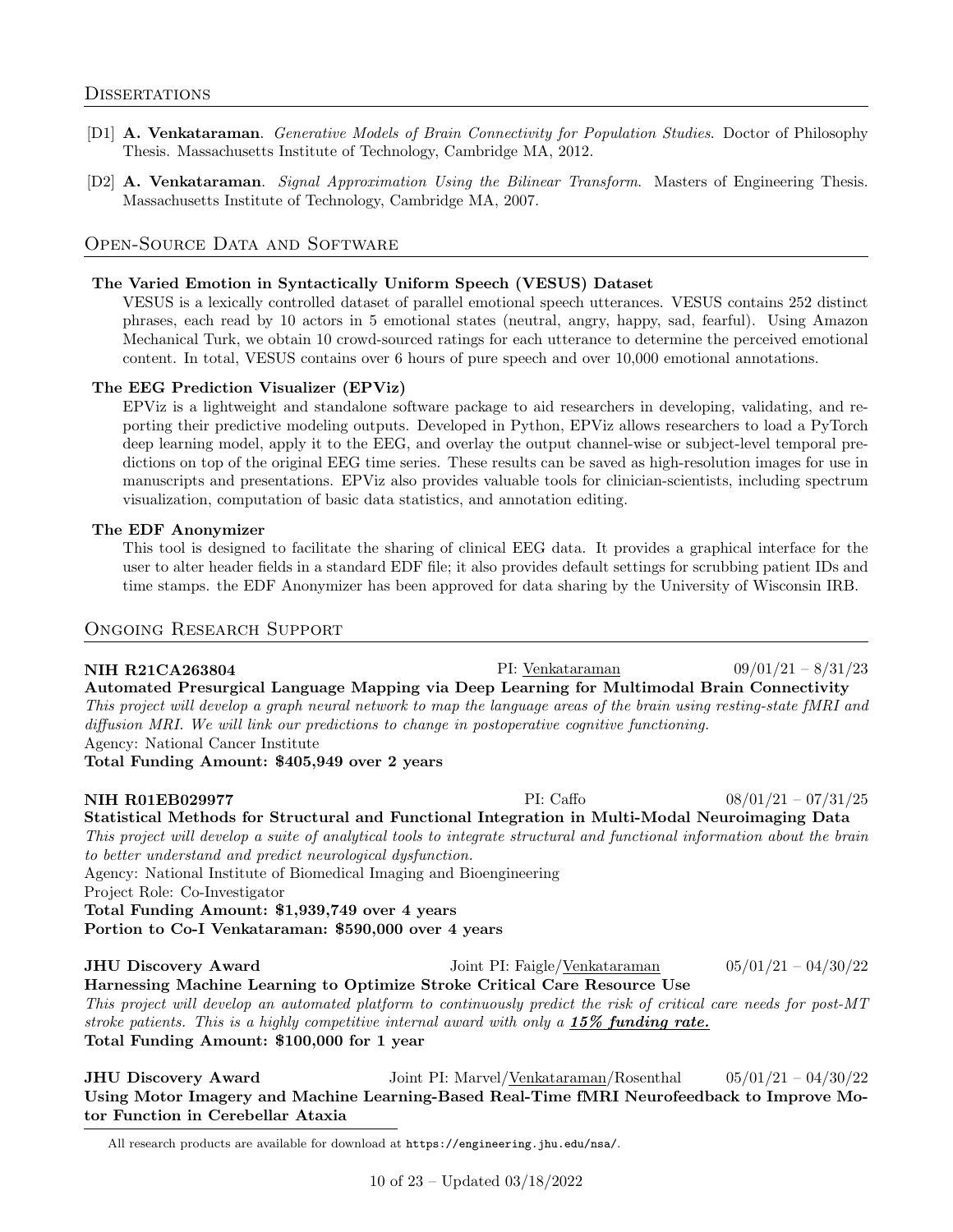This project will use a real-time fMRI neurofeedback to train cerebellar ataxia patients to "exercise" their motor network. This is a highly competitive internal award with only a  $15\%$  funding rate. Total Funding Amount: \$100,000 over 2 years

GI Core Pilot Grant Program PI: Venkataraman  $04/01/21 - 03/31/22$ AI for Neuro-GI: Developing an AI-Driven Software to Construct and Analyze the First Large-Scale Network Map of the Enteric Nervous System This project will develop AI methods to estimate the ENS connectome from immunostained microscopy and extract predictive topological measures of the network to compare across healthy and diseased cohorts. Total Funding Amount: \$15,000 for 1 year **MCEH Seed Grant** PI: Venkataraman  $01/01/20 - 12/31/21$ 

A Deep Learning Approach to Continuously Forecast Postop Kidney Failure During Cardiac Surgery This project develops an automated platform to predict the risk for AKI based on patient history and real-time intraoperative and physiological data. This is a competitive internal award with only a  $20\%$  funding rate. Total Funding Amount: \$50,000 for 1 year

**NSF CAREER 1845430** PI: <u>Venkataraman</u> 02/15/19 – 01/31/24 Small Data in a Big World: Balancing Interpretability and Generalizability for Data Integration in Clinical Neuroscience This project develops a coupled network optimization framework that simultaneously extracts interpretable features

from functional neuroimaging data and makes patient-specific predictions. Agency: National Science Foundation, CISE Directorate

Total Funding Amount: \$500,006 over 5 years

## NSF CRCNS 1822575 PI: Venkataraman 10/01/18 – 09/30/22 Discovering Network Structure in the Space of Group-Level Functional Differences This project develops a robust mathematical framework to detect altered neural subsystems that track with a particular neurological disorder. We focus on three clinical testbeds: autism, ADHD and schizophrenia. Agency: National Science Foundation, CISE Directorate Total Funding Amount: \$874,048 over 3 years

## Completed Research Support

JHU Discovery Award Joint PI: Venkataraman/Johnson/Sair/Jouny 07/01/19 – 06/30/21 Noninvasive Seizure Localization in Epilepsy Patients via Multimodal Magnetic Resonance Imaging This project collects multimodal MRI from epilepsy patients and uses this data to develop new machine learning algorithms to localize the seizure onset. This is a highly competitive internal award with only a  $15\%$  funding rate. Total Funding Amount: \$100,000 over 2 years

JHMI Synergy Award Joint PI: Johnson/Venkataraman 07/01/17 – 06/31/19 Epileptic Seizure Localization via Bayesian Structure Learning This project develops a Bayesian structure learning framework to track the origin and progression of a focal epileptic seizure in the brain. This is a highly competitive internal award with only a  $15\%$  funding rate. Total Funding Amount: \$100,000 over 2 years

Neuroradiology MRI Scanning Award Joint PI: Sair/Venkataraman/Johnson 07/01/17 – 06/31/18 Building a Database of Neurotypical Controls for Multiple Clinical Studies This project will collect rsfMRI data from a normative population using the research Siemens 3T scanner at JHMI. This dataset will serve as a resource for the Johns Hopkins community. Total Funding Amount: \$7,000 for 1 year

PENDING RESEARCH SUPPORT

**NSF FRG** Joint PI: Bauer/Younes 07/01/22 – 06/30/25 FRG: Collaborative Research: Modeling Geometric Data: Theory, Computation and Applications

11 of 23 – Updated 03/18/2022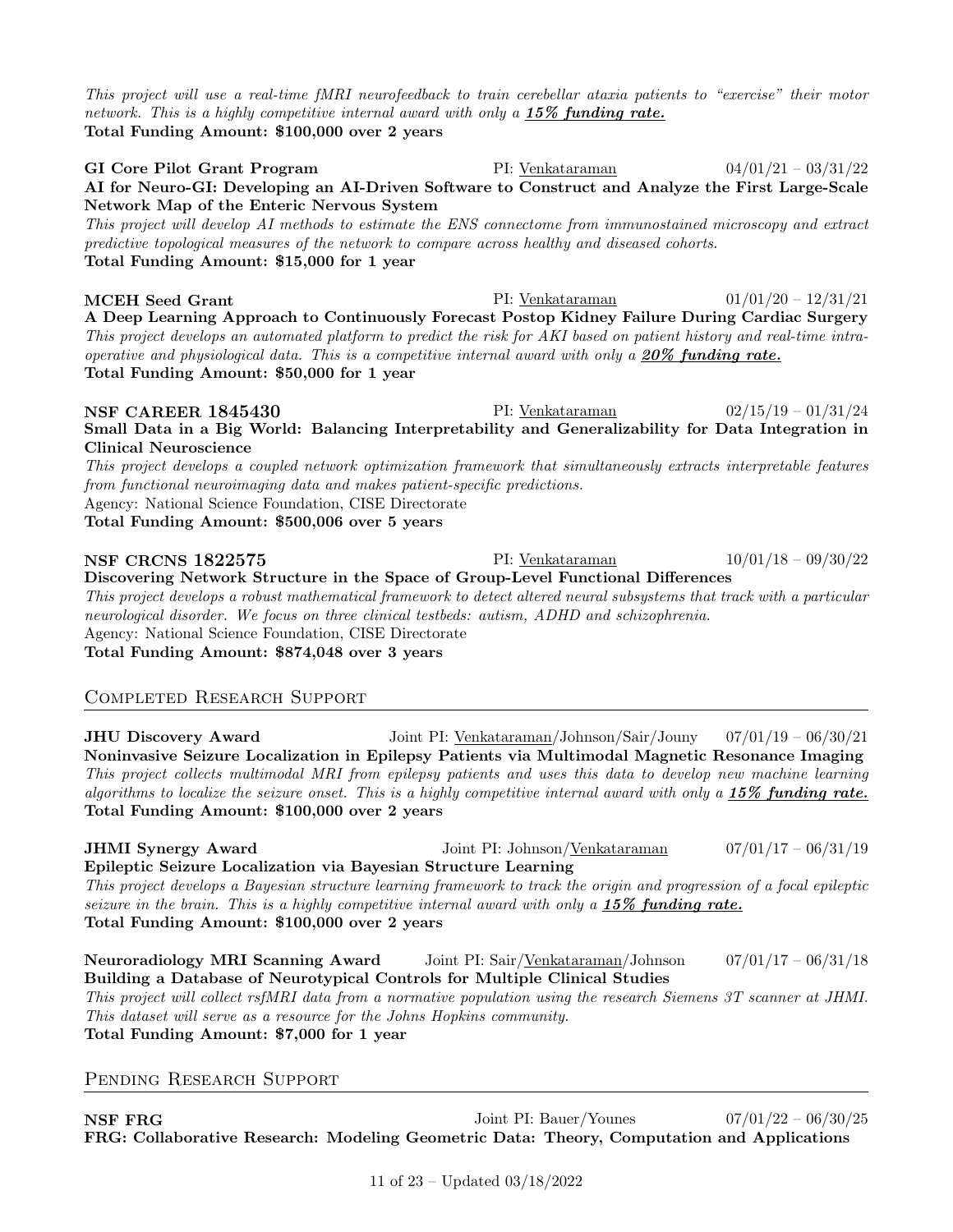This project will develop novel frameworks for complex geometric data analysis. The focus will be on high-dimensional shape spaces, networks, and stochastic shape models. The project will also develop numerous educational activities. Agency: National Science Foundation, DMS Directorate

Project Role: Co-Principal Investigator

Total Funding Amount: \$1.2M over 3 years

# **NIH R01** PI: <u>Venkataraman</u> 04/01/22 – 03/31/27

## A Modular Framework for Data-Driven Neurogenetics to Predict Complex and Multidimensional Autistic Phenotypes

This project will develop novel computational algorithms that fuse multimodal neuroimaging and genetics data to bridge the multiple viewpoints of autism spectrum disorder (ASD). Our algorithms will be used to explore key questions related to the clinical heterogeneity of ASD and will be released as an open-source tool for the research community. Agency: National Institute of Child Health and Human Development Total Funding Amount: \$2,896,109 over 5 years

Scored in the 12th Percentile - Awaiting NIH Advisory Council

## PUBLIC MENTIONS

Johns Hopkins Hub (October 2021): A New Approach for Mapping the Brain Could Make Surgeries Safer Article Summary: Naresh Nandakumar is developing a painless, non-invasive approach using functional magnetic resonance imaging, or fMRI, to locate the eloquent cortex. (Correspondent: Wick Eisenberg)

#### Johns Hopkins Hub (March 2021): Unlocking Schizophrenia's Secrets

Article Summary: Engineering doctoral student Sayan Ghosal in the NSA Lab combines genetic and imaging data to develop better model of the mental illness. (Correspondent: Wick Eisenberg)

This Week in Machine Learning (TWiML) Podcast (October 2019): Using AI to Diagnose and Treat Neurological Disorders with Archana Venkataraman

Interview Summary: This conversation explores Archana Venkataraman's work in applying machine learning to these problems, including biomarker discovery, disorder severity prediction, along with some of the various techniques and frameworks used. (Host: Sam Charrington)

#### Center for Data Innovation (September 2019): 5 Q's for Archana Venkataraman

Article Summary: The Center for Data Innovation spoke with Archana Venkataraman, assistant professor of electrical and computer engineering at Johns Hopkins University. Venkataraman discussed how machine learning can help increase our understanding of complex neurological disorders. (*Correspondent: Joshua New*)

## Fair Observer (August 2019): South Asians Are Shaping the Future of Science and Technology

Article Summary: Archana Venkataraman is using artificial intelligence (AI) to better map the human brain and to develop entirely new ways to diagnose and treat neurological disorders. (Correspondent: Vikram Zutshi)

#### MIT Technology Review (June/July 2019): 35 Innovators Under 35

Article Summary: Archana Venkataraman develops mathematical models designed to unlock the "black box" of the brain's function and provide the building blocks for treatments. (Correspondent: Jonathan Rosen)

#### **JHU Engineering Magazine (Summer 2019):** Safety First: Building a Resilient Future

Article Summary: Researchers at Johns Hopkins develop algorithms to use brain imaging and electrical monitoring technology to localize epileptic foci in the brain. (Correspondent: Andrew Meyers)

#### JHU Engineering Magazine (Summer 2018): Your Brain on Engineering

Article Summary: Researchers at Johns Hopkins use machine learning techniques to localize the source of epileptic seizures based on noninvasive EEG recordings. (Correspondent: Christen Brownlee)

#### MIT News (2012): Mapping Neurological Disease

Article Summary: A new algorithm developed at MIT can analyze information from medical images to identify diseased areas of the brain and connections with other regions. (Correspondent: Helen Knight)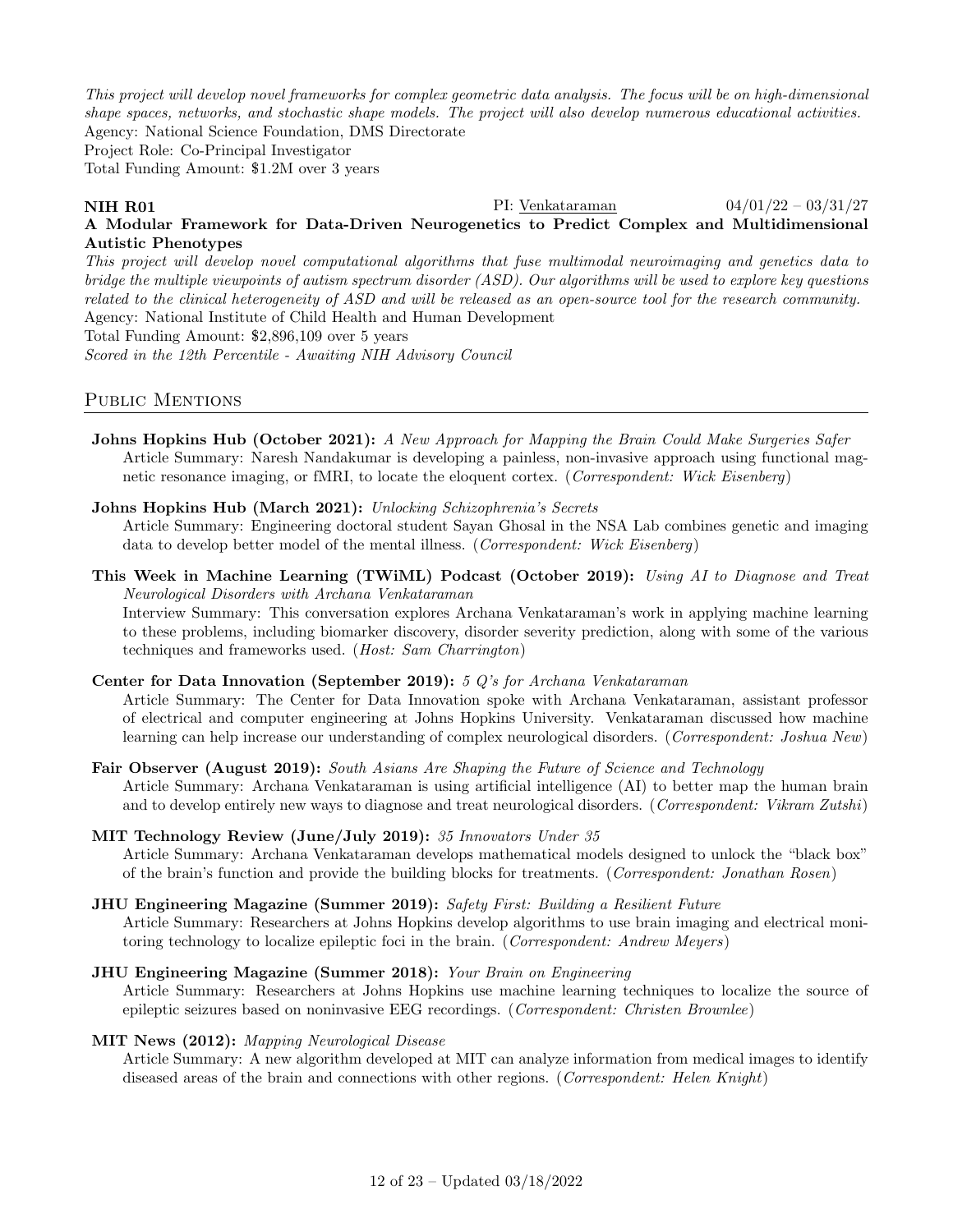## Keynote Lectures

- 2021 Unlocking the Translational Potential of Resting-State Data Medical Imaging Meets NeurIPS (MED-NEURIPS) Workshop Invitation by Prof. Qi Dou
- 2017 An Adaptive Framework to Extract Abnormal Brain Networks IEEE Joint Chapters Meeting, Rochester NY, USA Invitation by Prof. Cristian A. Linte

## Invited Talks and Seminars

- 2022 Title: Deep-Generative Hybrid Learning as a New Window into Brain Dysfunction
	- ECE Seminar Series, Princeton University, USA (Host: Prof. Yasaman Ghasempour)
	- EECS Seminar Series, University of Michigan Ann Arbor, USA (Host: Prof. Jeff Fessler)
- 2022 Title: Biologically Inspired Deep Learning as a New Window into Brain Dysfunction
	- ECE Seminar Series, Boston University, USA (Host: Prof. Bobak Nazar)
	- CS Seminar Series, Vanderbilt University, USA (Host: Prof. Benoit Dawant)
	- BioE Seminar Series, UIUC, USA (Hosts: Profs. Brad Sutton and Mark Anastasio)
- 2022 Title: Bridging the Gap Between AI and Clin Neurosci via Deep-Generative Fusion Models
	- Guest Lecture, Google Brain, USA (Host: Dr. Greg Bronevetsky)

## 2021 Title: Bridging the Gap Between AI and Clin Neurosci via Deep-Generative Fusion Models

- Guest Lecture, Department of Electrical and Computer Engineering University of Southern California, USA (Hosts: Profs. Richard Leahy and Shri Narayanan)
- CMS Seminar Series, Department of Computer Science, CalTech, USA (Host: Prof. Katie Bouman)
- CISE Seminar Series, Boston University, USA (Host: Prof. Vivek Goyal)
- CSML Seminar Series, Department of Electrical and Computer Engineering, Princeton University, USA (Hosts: Profs. Peter Ramadge and Kaushik Sengupta)

#### 2021 Title: Deep Imaging-Genetics to Parse Neuropsychiatric Disorders

- Machine Learning in Medicine Virtual Seminar, University of Pittsburgh & Carnegie Mellon University, USA (Host: Prof. Kayhan Batmangelich)
- BGIR Seminar Series, Erasmus MC, Netherlands (Hosts: Prof. Wiro Niessen)
- NIIN Seminar Series, Stevens Neuroimaging and Informatics Institute, Univ of Southern California, USA (Hosts: Profs. Paul Thompson and Lauren Salminen)
- ML in Medicine Seminar, Cornell University, USA (Hosts: Profs. Mert Sabuncu and Amy Kuceyeski)
- AI Center Summer Seminar Series, UIUC, USA (Host: Prof. Ravishankar K. Iyer)

## 2021 Title: Unlocking the Translational Potential of Resting-State Data

VISE Seminar Series, Vanderbilt University, USA (Hosts: Profs. Michael Miga and Benoit Dawant)

## 2021 Title: Deep Learning for Brain Connectivity: From Network Discovery to Clinical Translation

 Brain Mapping Center Seminar Series, University of California Los Angeles, USA (Hosts: Profs. David Shattuck and Shantanu Joshi)

## 2021 Title: You Can Teach an Old Dog New Tricks – Deep Learning in Data-Starved Regimes

- Biomathematics Colloquium Talk, Department of Applied Mathematics, Florida State University, USA (Hosts: Profs. Tom Needham and Ibrahim Ekren)
- BMIC Seminar Series, ETH Zurich, Switzerland (Hosts: Profs. Neerav Karani and Ender Konukoglu)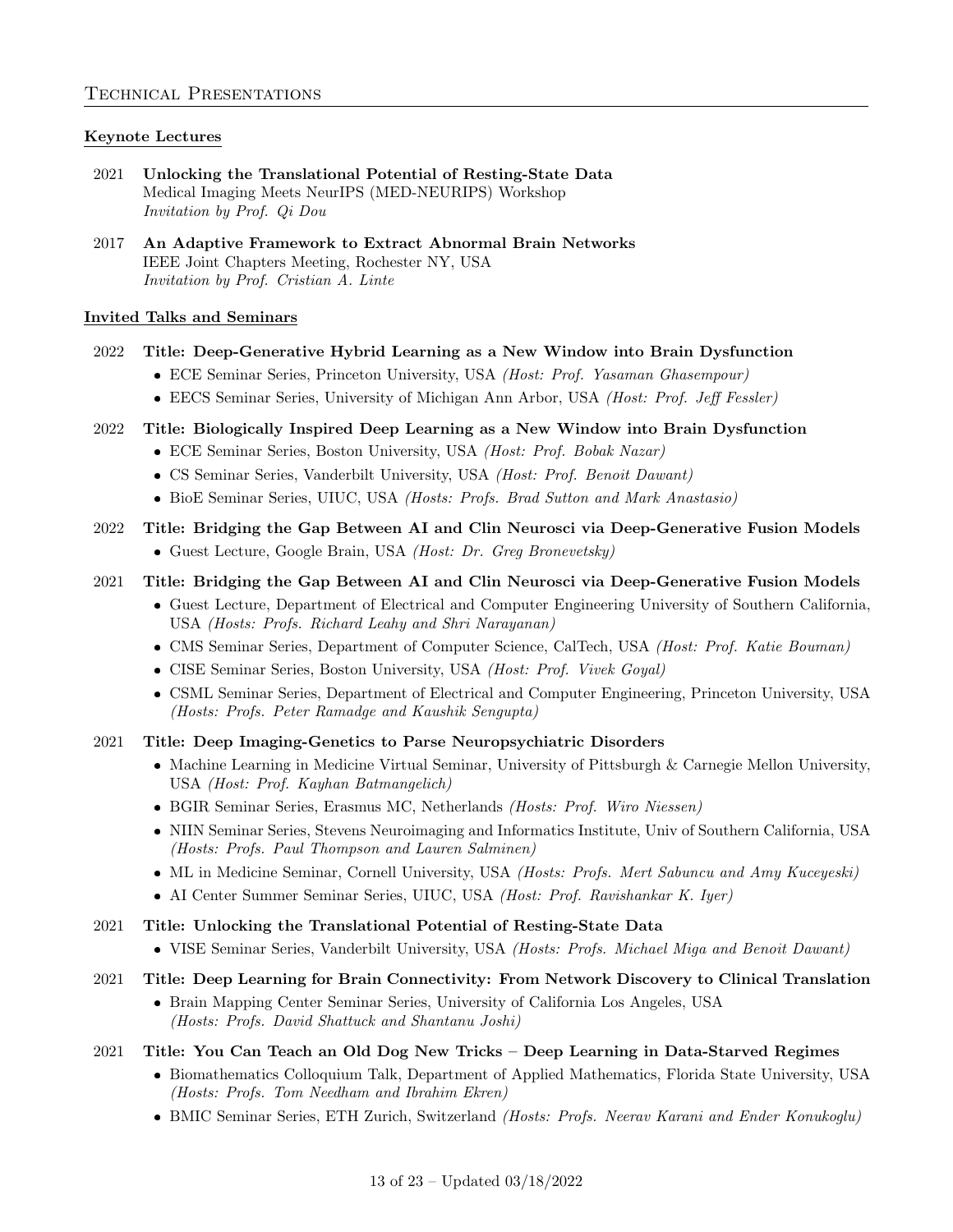## 2021 Title: Deep Learning for Multimodal and Dynamic Functional Neuroimaging

- School of Computing Colloquium, University of Leeds, United Kingdom (Hosts: Prof. Alex Frangi)
- Graduate Seminar Series, Department of Electrical Engineering Rochester Institute of Technology, USA (Host: Prof. Jayanti Venkataraman)

## 2020 Title: You Can Teach an Old Dog New Tricks – Deep Learning in Data-Starved Regimes

- Stanford Vision and Learning Lab, Stanford University, USA (Host: Prof. Ehsan Adeli)
- Departmental Colloquium, Department of Applied Mathematics, University of Pennsylvania, USA (Hosts: Prof. Paris Perdikaris and Prof. James Gee)

## 2020 Title: Deep Learning for Multimodal and Dynamic Functional Neuroimaging

 Feindel Virtual Brain and Mind Lecture, Montreal Neurological Institute, McGill University, Canada (Hosts: Prof. Louis Collins and Prof. Tal Arbel)

## 2019 Title: Generative-Deep Hybrid Models to Decipher Brain Functionality

- Guest Lecture, Athinoula A. Martinos Center for Biomedical Imaging, Mass General Hospital and Harvard Medical School, USA (Hosts: Prof. Bruce Fischl, Prof. Lilla Zollei)
- Guest Lecture, Medical Vision Group, Department of Electrical Engineering and Computer Science, Massachusetts Institute of Technology, USA (Host: Prof. Polina Golland)
- Special Departmental Seminar, Department of Electrical and Computer Engineering, University of Maryland College Park, USA (Host: Prof. Behtash Babadi)
- Departmental Seminar Series, Department of Biostatistics, University of Wisconsin Madison, USA (Host: Prof. Vikas Singh)

#### 2019 Title: Generative Models to Decode the Brain

- Machine Leaning in Medicine Seminar Series, Department of Electrical and Computer Engineering, Cornell University, USA (Hosts: Profs. Mert Sabuncu and Amy Kuceyeski)
- Medical Imaging Seminar Series, Department of Computer Science, University of North Carolina Chapel Hill, USA (Host: Prof. Martin Styner)
- Neuroscience and Behavior Distinguished Seminar Series, Department of Neuroscience, University of Massachusetts Amherst, USA (Host: Prof. Xian Du)

#### 2018 Title: Mathematical Models for Functional Neuroimaging

 Bodian Distinguished Lecture Series, Mind Brain Institute, Johns Hopkins University, USA (Invitation by Prof. Ernst Niebur)

#### 2018 Title: Generative Models to Decode Brain Pathology

 Departmental Seminar Series, Department of Applied Mathematics and Statistics, Johns Hopkins University, USA (Invitation by Prof. Tamas Budavari)

#### 2018 Title: Automated Detection and Localization of Epileptic Seizures

 Guest Lecture, Department of Anesthesiology and Critical Care Medicine, Johns Hopkins Medical Institute, USA (Invitation by Prof. Robert Stevens)

#### 2017 Title: An Adaptable Framework to Extract Abnormal Brain Networks

- Distinguished Lecture Series, Institute for Computational Medicine, Johns Hopkins University, USA (Invitation by Prof. Michael Miller)
- Guest Lecture, Department of Biomedical Engineering, University of Rochester, USA (Invitation by Prof. Cristian Linte)

## 2017 Title: An Adaptable Framework to Extract Abnormal Brain Networks

- Guest Lecture, Department of Electrical Engineering, Rochester Institute of Technology, USA (Host: Prof. Jayanti Venkataraman)
- Departmental Seminar Series, Department of Electrical and Computer Engineering, University of Virginia Charlottesville, USA (Host: Prof. Daniel Weller)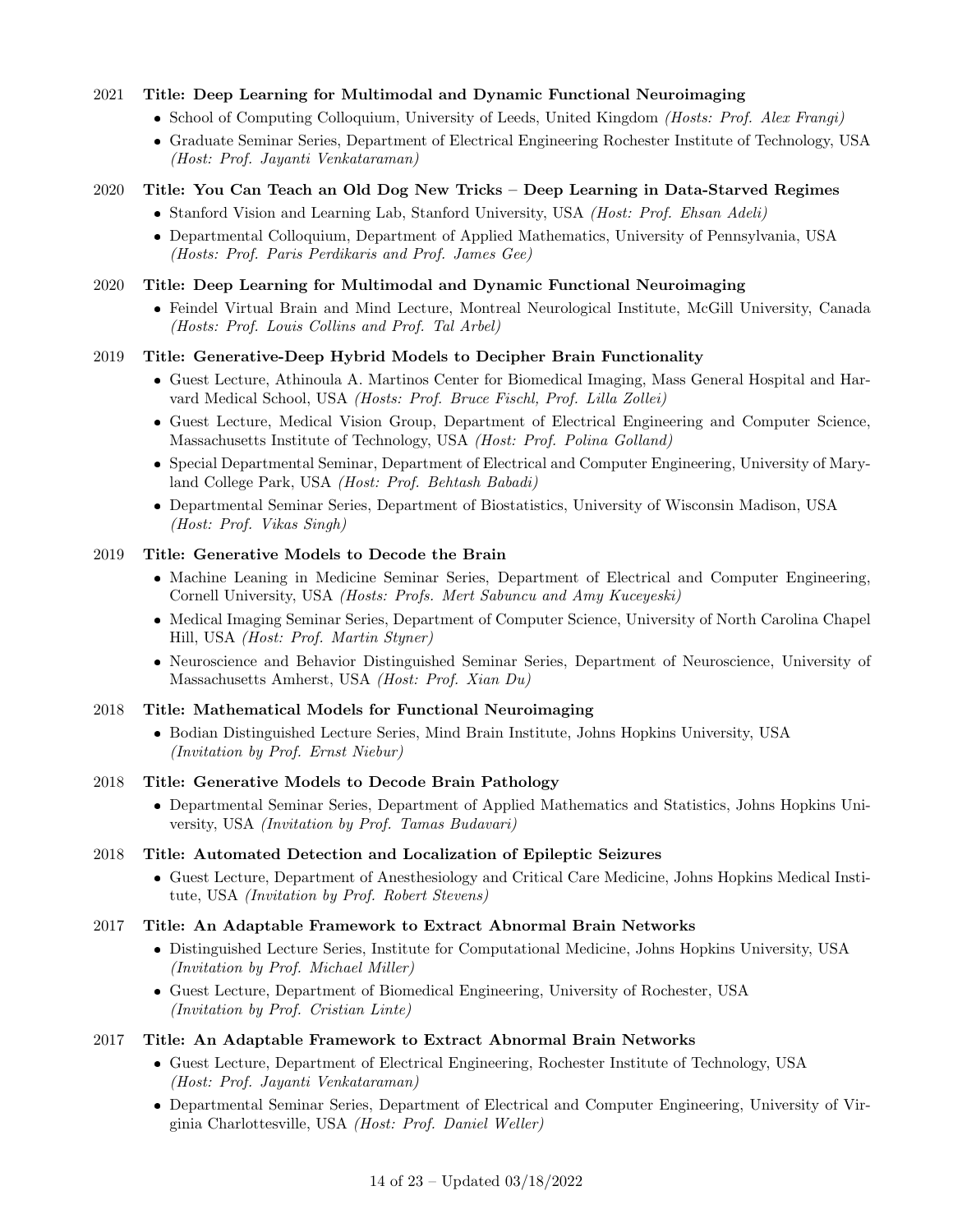## 2016 Title: An Adaptable Framework to Extract Abnormal Brain Networks

- Departmental Seminar Series, Magnetic Resonance Research Center, Department of Radiology and Biomedical Imaging, Yale University, USA (Invitation by Prof. Todd Constable)
- Special Departmental Seminar, Department of Electrical and Computer Engineering, University of Texas San Antonio, USA (Host: Prof. Yufei Huang)
- Special Departmental Seminar, Department of Biomedical Engineering, Vanderbilt University, USA (Host: Prof. Todd Giogio)
- Special Departmental Seminar, Department of Electrical Engineering, University of Rochester, USA (Host: Prof. Wendi Heinzelman)
- Special Departmental Seminar, Department of Electrical Engineering and Systems Science, Washington University, USA (Host: Prof. Arye Nehorai)

#### 2015 Title: An Unbiased Bayesian Approach to Functional Connectomics Implicates Social-Communication Networks in Autism

 Invited Session on Brain Connectivity, International Symposium on Biomedical Imaging, Brooklyn NY, USA (Session Organizer: Prof. Vince Calhoun)

#### Title: An Adaptable Framework to Extract Abnormal Brain Networks

 Special Departmental Seminar, Department of Electrical and Computer Engineering, Johns Hopkins University, USA (Host: Prof. Jerry Prince)

#### 2014 Title: Characterizing Abnormal Brain Networks

 Invited Session on Neuroimaging, Image Processing Conference at SPIE Medical Imaging, San Diego CA, USA (Session Organizer: Prof. Martin Styner)

#### 2013 Title: Characterizing Abnormal Brain Networks

- Special Departmental Seminar, Institute of Medical Engineering and Science, Massachusetts Institute of Technology, USA (Host: Prof. Arup Chakraborty)
- Special Departmental Seminar, Department of Electrical and Computer Engineering, Johns Hopkins University, USA (Host: Prof. Jerry Prince)
- Special Departmental Seminar, Department of Electrical and Computer Engineering, University of Texas Austin, USA (Host: Prof. Constantine Caramanis)
- Guest Lecture, Image Processing and Analysis Group, Department of Diagnostic Radiology, Yale University, USA (Host: Prof. James Duncan)

#### 2012 Title: From Brain Connectivity Models to Identifying Foci of a Neurological Disorder

- Guest Lecture, Laboratory for Mathematical Imaging, Brigham and Womens Hospital, USA (Invited by Prof. Carl-Fredrick Westin)
- Rising Stars Workshop, Massachusetts Institute of Technology, USA (Invited by Prof. Polina Golland)

#### 2012 Title: Generative Models of Brain Connectivity for Population Studies

- Guest Lecture, MIT Lincoln Laboratory, Lexington MA, USA *(Invited by Group 104)*
- Guest Lecture, MGH Martinos Center for Biomedical Imaging, USA *(Invited by Prof. Bruce Rosen)*

#### 2011 Title: Joint Modeling of Anatomical and Functional Connectivity for Population Studies

 Guest Lecture, Parietal Team, Neurospin, Gif-sur-Yvette, France (Hosts: Bertrand Thirion, Gael Varaquoaux)

#### Conference, Workshop & Symposium Oral Presentations

- 2022 Foundations of Bayesian Learning (Invited Lecture) ABCD-ReproNim: An ABCD Course on Reproducible Data Analyses (Virtual)
- 2021 Bayesian Approaches in ML (Invited Lecture) ISMRM Course in Machine Learning: Everything You Wanted to Know But Were Afraid to Ask (Virtual)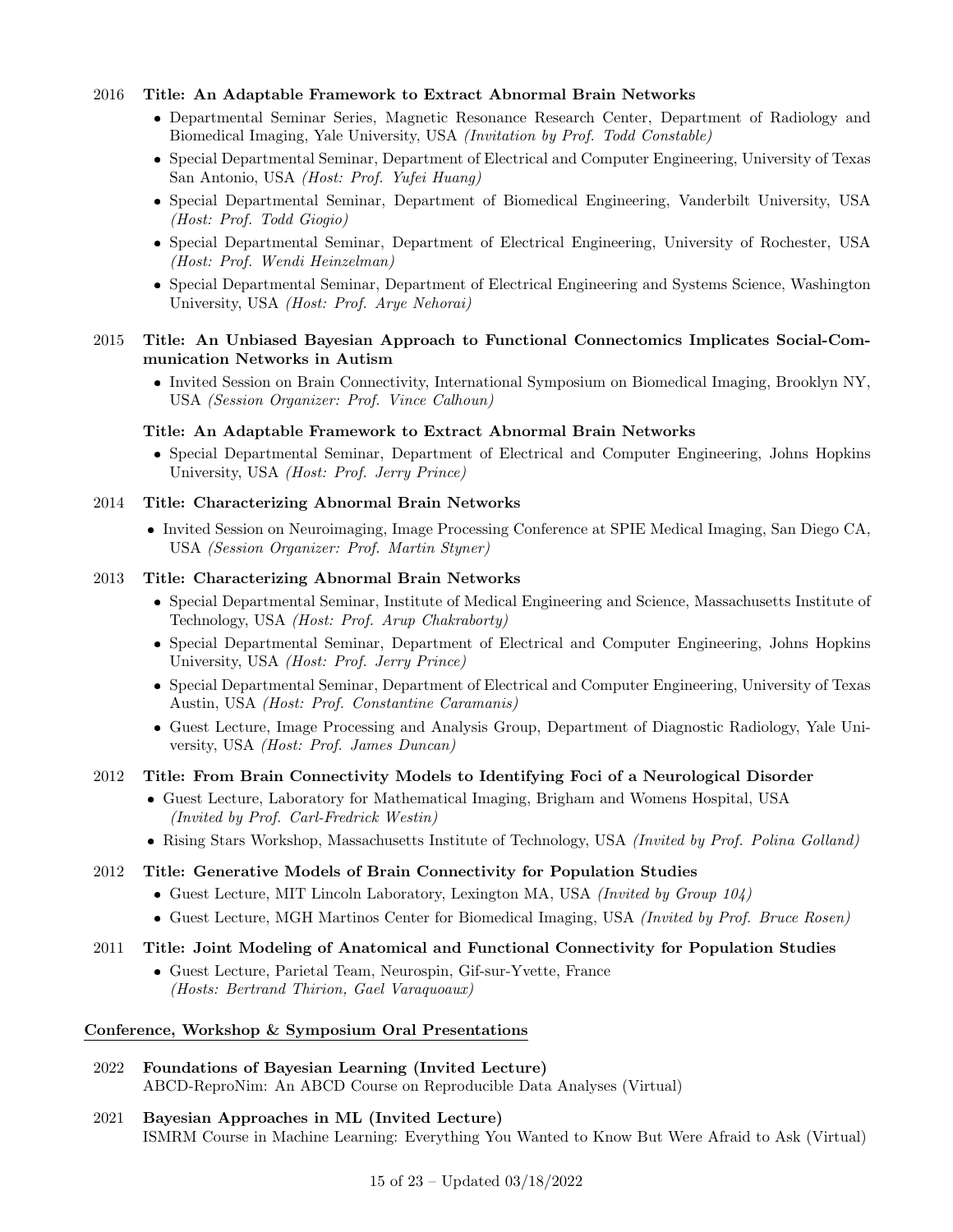- 2021 Integrating Structural and Dynamic Functional Connectivity for Multidimensional Clinical Characterizations (Invited Talk) Big Data Neuroscience Workshop by the Advanced Computational Neuroscience Network, UIUC (Virtual)
- 2021 How to Review (Invited Talk) MICCAI Tutorial on Publishing, Grant Writing, and Career Development (Virtual)
- 2021 Integrating Convolutional Neural Networks and Probabilistic Graphical Models for Epileptic Seizure Detection and Localization (Invited Talk) ICML Workshop on Interpretable Machine Learning in Healthcare (Virtual)
- 2021 Integrating Convolutional Neural Networks and Probabilistic Graphical Models for Epileptic Seizure Detection and Localization (Invited Talk) SIAM CSE Symposium on Data-Driven Methods for Biology and Medicine (Virtual)
- 2021 M-GCN: A Multimodal Graph Convolutional Network to Integrate Functional and Structural Connectomics Data to Predict Multidimensional Phenotypic Characterizations Medical Imaging with Deep Learning Conference, Lübeck, Germany (Virtual) Speaker: Niharika Shimona D'Souza, PhD Student
- 2021 G-MIND: An End-to-End Multimodal Imaging-Genetics Framework for Biomarker Identification and Disease Classification SPIE Medical Imaging, Image Processing Conference, San Diego, CA (Virtual) Speaker: Sayan Ghosal, PhD Student
- 2020 Integrating Convolutional Neural Networks and Probabilistic Graphical Models for Epileptic Seizure Detection and Localization (Invited Talk) AI for Mental Disorders Workshop on WCCI (Virtual)
- 2020 A Multi-Task Deep Learning Framework to Localize the Eloquent Cortex in Brain Tumor Patients using Both Static and Dynamic Functional Connectivity CNI: MICCAI Workshop on ML for Clinical Neuroimaging, Lima, Peru (Virtual) Speaker: Naresh Nandakumar, PhD Student
- 2019 Engineering Solutions to Brain Dysfunction EmTech, Massachusetts Institute of Technology
- 2019 A Generative-Deep Hybrid Model for Epileptic Seizure Localization Mathematical Institute for Data Science Symposium, JHU
- 2019 A Joint Network Optimization Framework to Predict Clinical Severity from Resting-State Functional MRI Data Second International Conference on Medical Imaging and Case Reports Speaker: Niharika Shimona D'Souza, PhD Student
- 2019 A Novel Graph Neural Network to Localize Eloquent Cortex in Brain Tumor Patients from Resting-State fMRI Connectivity CNI: MICCAI Workshop on Connectomics in Neuroimaging, ShenZhen, China Speaker: Naresh Nandakumar, PhD Student
- 2019 AI in Medicine: Opportunities and Hurdles JHU/APL Future of Humans and Machines Symposium
- 2019 Integrating Convolutional Neural Networks and Probabilistic Graphical Modeling for Epileptic Seizure Detection in Multichannel EEG IPMI: International Conference on Information Processing in Medical Imaging, Hong Kong Speaker: Jeff Craley, PhD Student
- 2019 Predicting Behavior from Resting-State fMRI Connectivity SAND9: Statistical Analysis of Neuronal Data, Pittsburgh, PA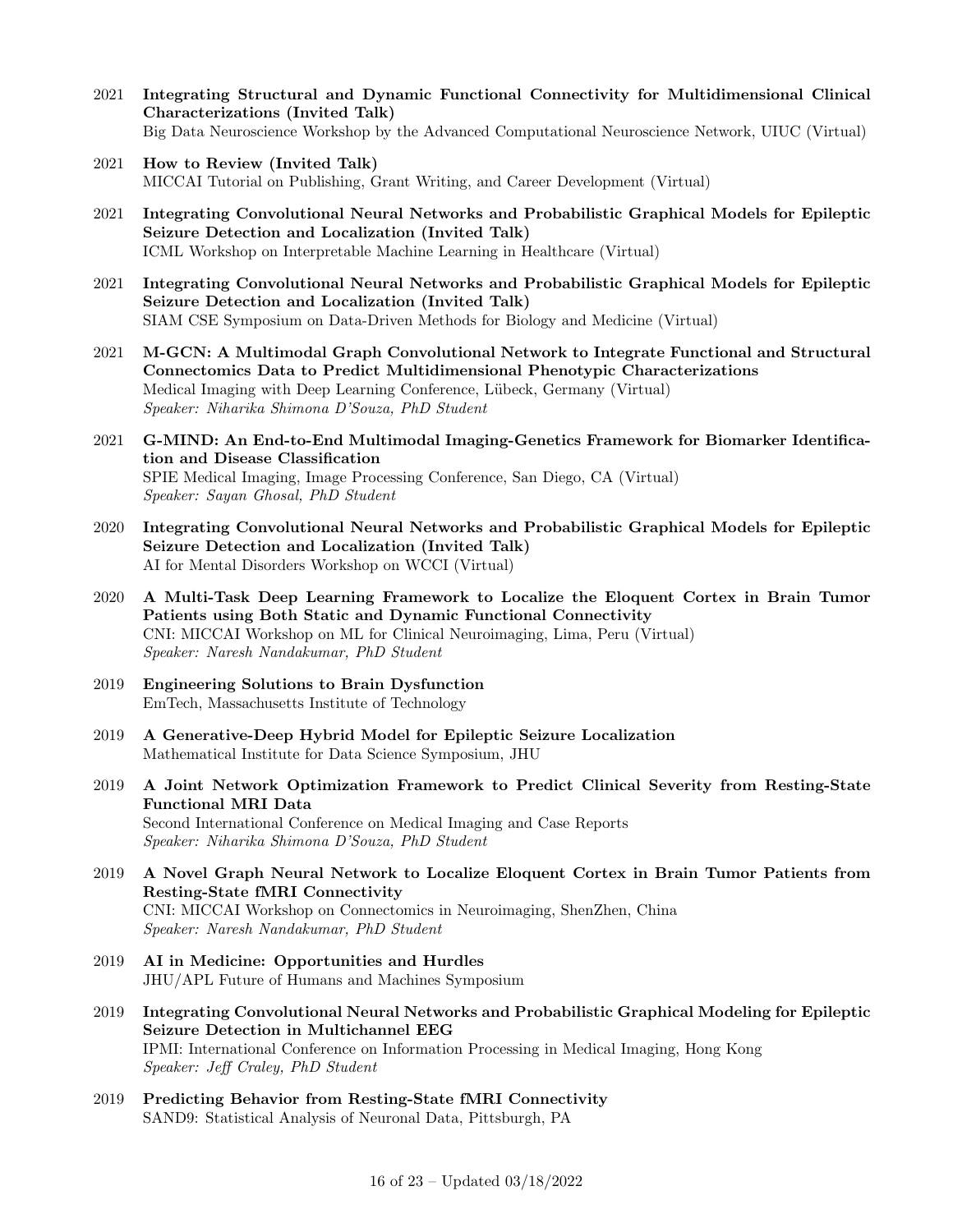- 2018 Defining Patient Specific Functional Parcellations in Lesional Cohorts via MRFs CNI: MICCAI Workshop on Connectomics in Neuroimaging, Granada, Spain Speaker: Naresh Nandakumar, PhD Student
- 2017 Extracting Network-Based Functional Differences from a Heterogeneous Patient Cohort CNI: MICCAI Workshop on Connectomics in Neuroimaging
- 2016 Abnormal Functional Communities in Autism IMFAR: International Meeting for Autism Research
- 2015 Community Detection in the Space of Functional Abnormalities Reveals Abnormal Brain Synchrony in Autism BAMBI: MICCAI Workshop on Bayesian and grAphical Models for Biomedical Imaging
- 2013 Detecting Epileptic Regions Based on Global Brain Connectivity Patterns MICCAI: International Conference on Medical Image Computing and Computer Assisted Intervention
- 2012 From Brain Connectivity Models to Identifying Foci of a Neurological Disorder MICCAI: International Conference on Medical Image Computing and Computer Assisted Intervention
- 2010 Joint Generative Model for fMRI/DWI and it Application to Population Studies MICCAI: International Conference on Medical Image Computing and Computer Assisted Intervention

#### Other Poster Presentations

- 2020 Bridging Imaging, Genetics, and Diagnosis in a Coupled Low-Dimensional Framework WSE/DOM Research Retreat, Johns Hopkins University Presenter: Sayan Ghosal, PhD Student
- 2020 A Novel Graph Neural Network to Localize Eloquent Cortex in Brain Tumor Patients from Resting-State fMRI Connectivity WSE/DOM Research Retreat, Johns Hopkins University Presenter: Naresh Nandakumar, PhD Student
- 2020 Automated Emotion Morphing in Speech Based on Diffeomorphic Curve Registration and Highway Networks WSE/DOM Research Retreat, Johns Hopkins University Presenter: Ravi Shankar, PhD Student
- 2020 Integrating Neural Networks and Dictionary Learning for Multidimensional Clinical Characterizations from Functional Connectomics Data WSE/DOM Research Retreat, Johns Hopkins University Presenter: Niharika Shimona D'Souza, PhD Student
- 2020 Automated Noninvasive Seizure Detection and Localization Using Switching Markov Models and Convolutional Neural Networks WSE/DOM Research Retreat, Johns Hopkins University Presenter: Jeff Craley, PhD Student
- 2019 A Generative-Predictive Framework to Capture Altered Brain Activity in fMRI and its Association with Genetic Risk: Application to Schizophrenia WSE/DOM Research Retreat, Johns Hopkins University Presenter: Sayan Ghosal, PhD Student
- 2019 Defining Patient Specific Functional Parcellations in Lesional Cohorts via MRFs WSE/DOM Research Retreat, Johns Hopkins University Presenter: Naresh Nandakumar, PhD Student
- 2019 A Generative-Discriminative Basis Learning Framework to Predict Clinical Severity from Resting State Functional MRI Data WSE/DOM Research Retreat, Johns Hopkins University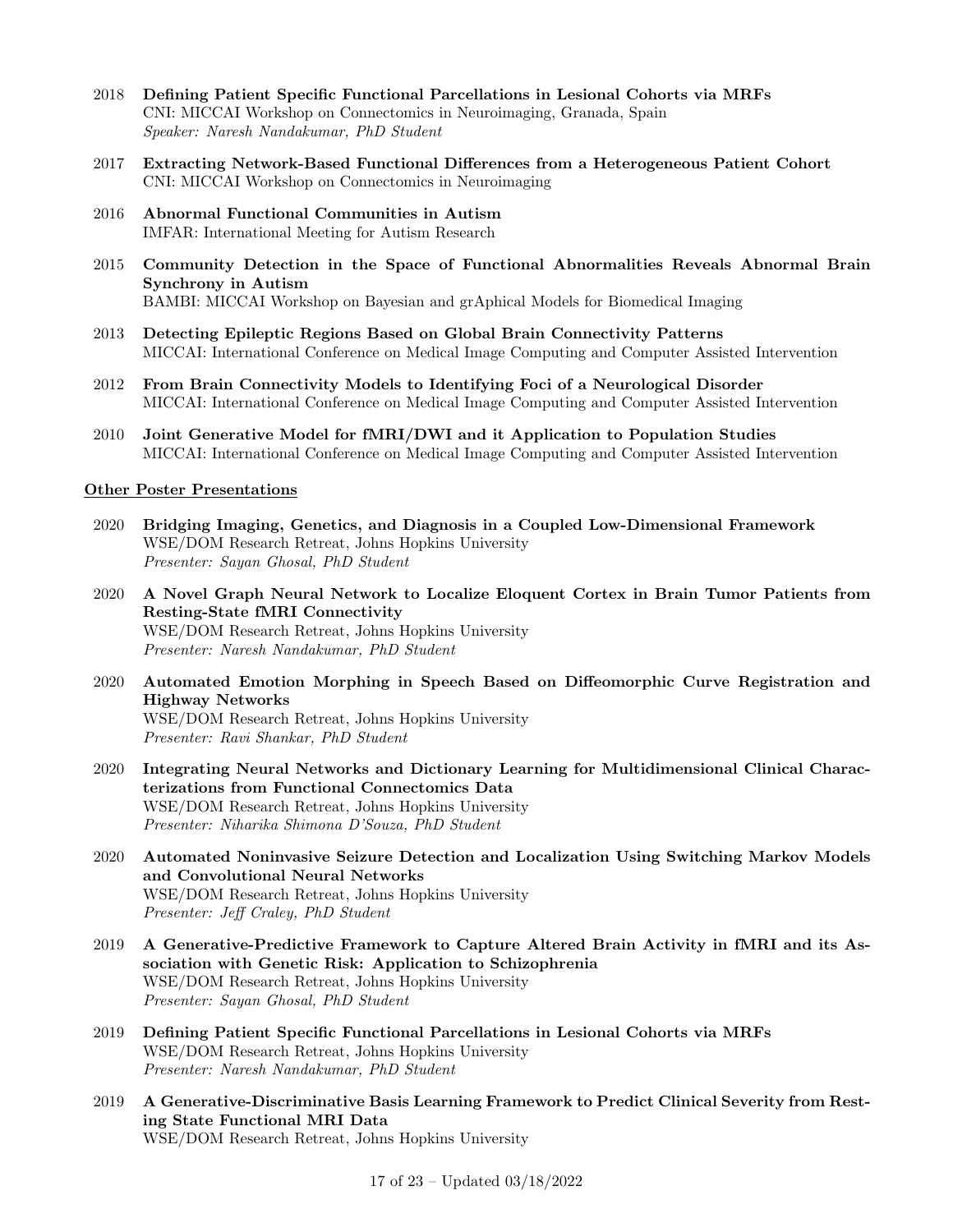Presenter: Niharika Shimona D'Souza, PhD Student

- 2019 A Novel Method for Epileptic Seizure Detection Using Coupled Hidden Markov Models WSE/DOM Research Retreat, Johns Hopkins University Presenter: Jeff Craley, PhD Student
- 2015 Bayesian Community Detection in the Space of Group-Level Functional Differences Yale Bioimaging Sciences Retreat Symposium
- 2012 From Brain Connectivity Models to Identifying Foci of a Neurological Disorder Third Biennial Conference on Resting State Brain Connectivity
- 2009 Exploring Functional Connectivity in fMRI via Clustering Annual Meeting of the Organization of Human Brain Mapping
- 2005 An Integrated Low-Power Switched-Capacitor DC-DC Power Converter Interconnect Focus Center Design Review, Atlanta, GA

#### Teaching Initiatives

#### Courses Taught at Johns Hopkins University

- EN.520.746 Seminar in Medical Image Analysis This graduate seminar explores key topics in the field, such as functional MRI analysis, object tracking, uncertainty quantification, deformable registration, and image segmentation. Semesters Taught: Spring 2021
- EN.520.651 Random Signals Analysis A core graduate course that covers the fundamentals of probabilistic machine learning. Selected Topics: probability spaces, random variables, derived distributions, decision theory, parameter estimation, graphical models, EM algorithm, approximate inference techniques, Markov models, random sequences, Dirichlet processes, autoencoders Semesters Taught: Fall 2016, Fall 2017, Fall 2018, Fall 2019, Fall 2020, Fall 2021
- EN.520.385 Signals, Systems and Learning An elective undergraduate course that covers detection and estimation in signal processing. Selected Topics: Discrete time Fourier transforms, Z-transforms, probability spaces, random variables, derived distributions, random processes, power spectral density, signal estimation, hypothesis testing, signal detection, state-space models, clustering algorithms Semesters Taught: Spring 2018, Spring 2019, Spring 2020

#### Teaching Prior to Professorship (MIT)

6.437 Information and Inference Teaching assistant for a core graduate course in machine learning. Responsibilities: teaching weekly recitation, writing and grading exams, compiling homework assignments and solutions, holding weekly office hours Semester Taught: Spring 2011

**HKN SP** Introduction to Signals and Systems Developed an introductory signals and systems course to prep underclassmen; compiled and taught four (chalkboard) lectures, each one lasting three hours Taught: Intersession 2006

#### MENTORING ACTIVITIES

#### PhD Students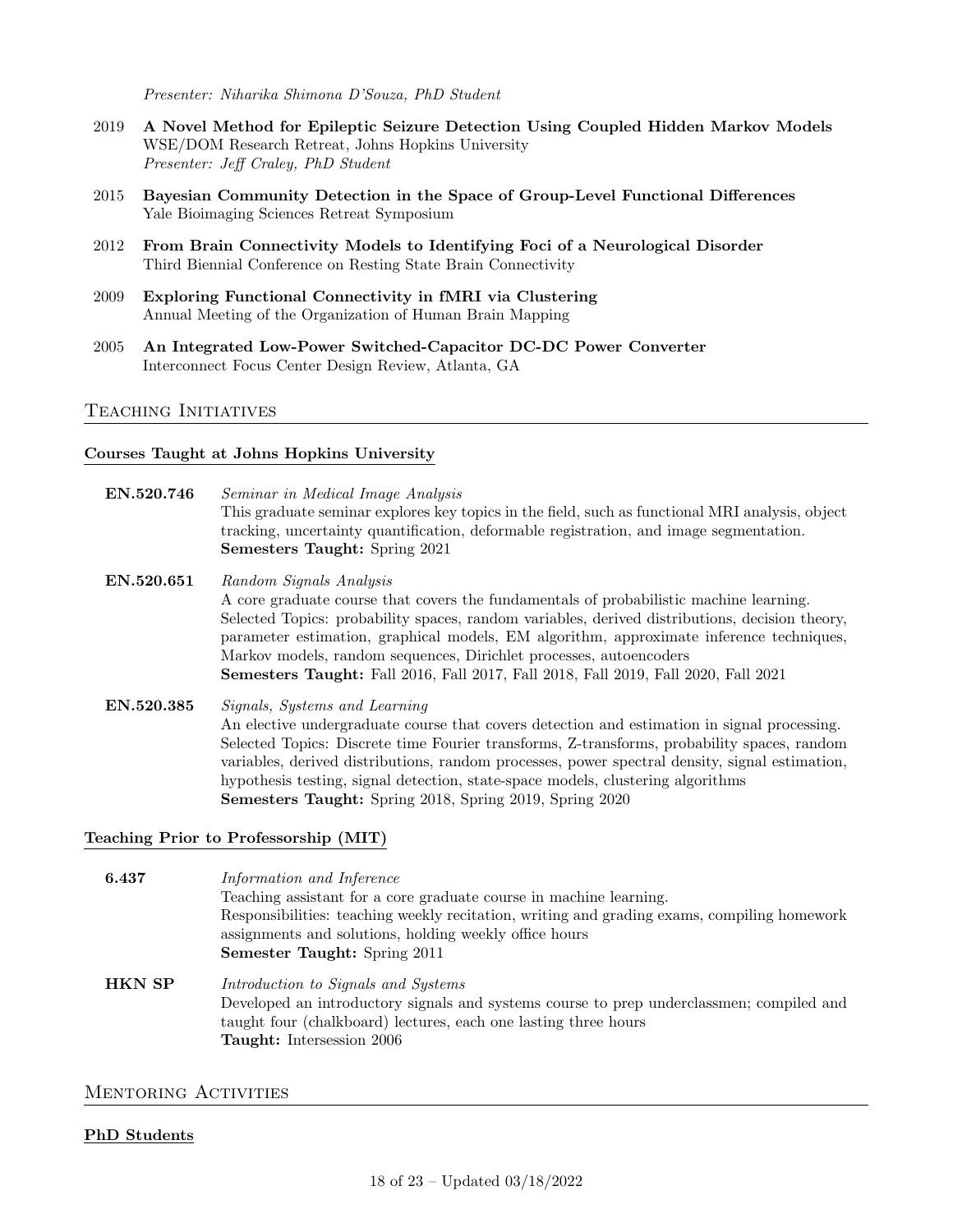| 1. Deeksha Shama<br>Department: Electrical and Computer Engineering<br>Project: Detecting and Localizing Epileptic Seizures                                                                                                                                                                                                                                                                             | Sept $2021$ – Present        |
|---------------------------------------------------------------------------------------------------------------------------------------------------------------------------------------------------------------------------------------------------------------------------------------------------------------------------------------------------------------------------------------------------------|------------------------------|
| 2. Natalie Aw<br>Department: Electrical and Computer Engineering<br>Project: Multimodal Brain Connectivity Analysis                                                                                                                                                                                                                                                                                     | Aug $2021$ – Present         |
| 3. Sayan Ghosal<br>Department: Electrical and Computer Engineering<br>Project: Imaging-Genetics for Schizophrenia                                                                                                                                                                                                                                                                                       | Sept $2017 - May 2023$ (Exp) |
| 4. Ravi Shankar<br>Department: Electrical and Computer Engineering<br>Project: Manipulating Emotional Content in Speech                                                                                                                                                                                                                                                                                 | Sept $2017 - May 2023$ (Exp) |
| 5. Naresh Nandakumar<br>Department: Electrical and Computer Engineering<br>Project: Localizing Eloquent Cortex for Presurgical Planning                                                                                                                                                                                                                                                                 | June $2017 - May 2023$ (Exp) |
| 6. Jeff Craley<br>June $2017 - Dec 2021$<br>Department: Electrical and Computer Engineering<br>Thesis Title: Novel Graphical Model and Neural Network Frameworks for Automated Seizure Detection,<br>Tracking, and Localization in Focal Epilepsy<br>First Postgraduate Position: Data Scientist at Nierence                                                                                            |                              |
| 7. Niharika Shimona D'Souza<br>Sept $2016 - Now 2021$<br>Department: Electrical and Computer Engineering<br>Thesis Title: Blending Generative Models with Deep Learning for Multidimensional<br>Phenotypic Prediction from Brain Connectivity Data<br>First Postgraduate Position: Research Scientist at IBM Corporate Research                                                                         |                              |
| <b>Rotation PhD Students</b>                                                                                                                                                                                                                                                                                                                                                                            |                              |
| 1. Pouria Tohidi<br>Department: Electrical and Computer Engineering<br>Project: Epileptic Seizure Detection                                                                                                                                                                                                                                                                                             | April 2016 – Mar 2018        |
| 2. Jacob Reinhold<br>Department: Electrical and Computer Engineering<br>Project: Manipulating Emotional Content in Speech                                                                                                                                                                                                                                                                               | Aug $2017 - Jan 2018$        |
| <b>Masters Students</b>                                                                                                                                                                                                                                                                                                                                                                                 |                              |
| 1. Evan Yu<br>Department: Biomedical Engineering<br>Graduate Project: Predicting Acute Kidney Injury from Intraoperative Measurements<br>Co-advised with Charles Brown in the Department of Anesthesiology<br>First Postgraduate Position: PhD Student at University of Texas, Dallas                                                                                                                   | Nov $2019 - May 2021$        |
| 2. Yi-Te Hsu<br>Department: Computer Science<br>Graduate Project: Sequence-to-Sequence Models for Emotion Conversion in Speech                                                                                                                                                                                                                                                                          | March $2020 - Dec 2020$      |
| 3. Rohan Nandkarni<br>Department: Biomedical Engineering<br>Thesis Title: Examination of the Association Between Arterial Blood Pressure Below<br>the Lower Limit of Autoregulation and Acute Kidney Injury After Cardiac Surgery<br>Co-advised with Charles Brown in the Department of Anesthesiology<br>First Postgraduate Position: Researcher in the Imaging for Surgery, Therapy and Radiology Lab | Jan $2018 -$ June $2019$     |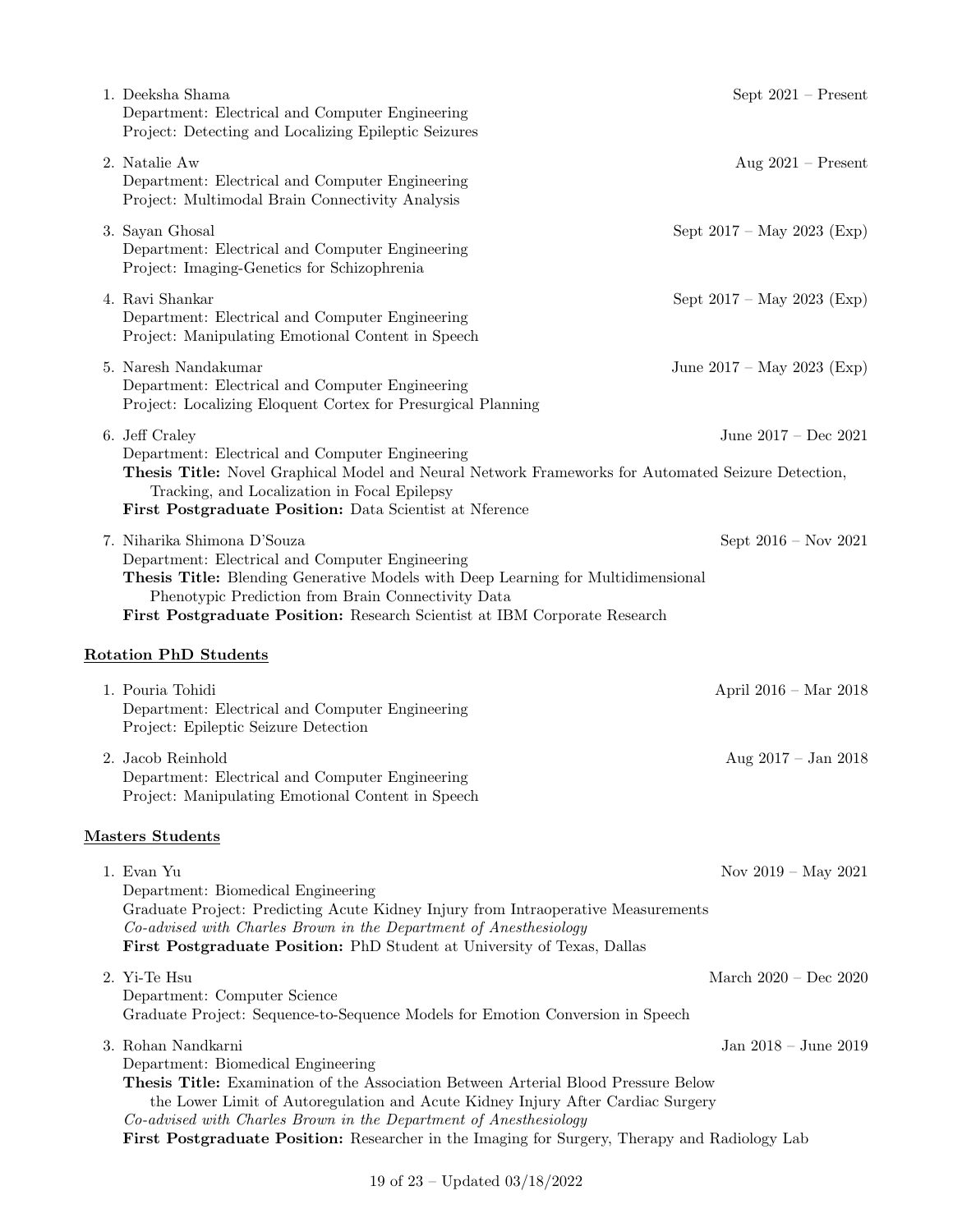# Undergraduate Students

| 1. Sarah Wu<br>Department: Electrical & Computer Engineering<br>Project: Imaging-Genetics for Neuropsychiatric Disorders                                                                                                                                                       | Sept $2021$ – Present          |
|--------------------------------------------------------------------------------------------------------------------------------------------------------------------------------------------------------------------------------------------------------------------------------|--------------------------------|
| 2. Jiasen Jing<br>Department: Computer Science<br>Project: Mapping the Enteric Nervous System                                                                                                                                                                                  | Sept $2021$ – Present          |
| 3. Arjun Somayazulu<br>Department: Computer Science and Biomedical Engineering<br>Project: Emotion Recognition from Human Speech                                                                                                                                               | Oct $2019$ – Present           |
| 4. Yu-Chung Peng<br>Department: Computer Science and Neuroscience<br>Project: Machine Learning Algorithms to Predict Postoperative AKI                                                                                                                                         | Sept $2019$ – Present          |
| 5. Narayani Wagle<br>Department: Computer Science and Biomedical Engineering<br>Project: Analyzing the Structure and Function of the Enteric Nervous System                                                                                                                    | Jan $2019$ – Present           |
| 6. Yuta Kobayashi<br>Department: Biomedical Engineering<br>Project: Analyzing the Structure and Function of the Enteric Nervous System                                                                                                                                         | Jan $2019$ – Present           |
| 7. Liliveth Nwanguma<br>Department: Cognitive Science<br>Project: Eloquent Cortex Localization                                                                                                                                                                                 | Sept $2021 - Jan 2022$         |
| 8. Karina Soto Perez<br>Department: NSF Research Experiences for Undergraduates Program<br>Project: Predicting ASD and ADHD<br>First Post-Departure Position: Undergraduate Student at HCC                                                                                     | June $2021 - Aug 2021$         |
| 9. Allie Burgess<br>Department: NSF Research Experiences for Undergraduates Program<br>Project: Predicting ASD and ADHD<br>First Post-Departure Position: Undergraduate Student at the University of Alabama                                                                   | June $2021 - Aug 2021$         |
| 10. Danielle Currey<br>Department: Computer Science<br>Project: Epileptic Seizure Detection<br>First Post-Departure Position: Research Assistant, Beth Israel Deaconess Medical Center                                                                                         | Nov $2019 - May 2021$          |
| 11. Kavi Wick<br>Department: NSF Research Experiences for Undergraduates Program<br>Project: Predicting Spinal Cord Injury<br>First Post-Departure Position: Undergraduate Student at Rutgers University                                                                       | June $2020 - Aug 2020$         |
| 12. Yesika Alexandra Agudelo Londono<br>Home Institution: Universidad De Antioquia, Colombia<br>Project: Predicting Neurological Disorders from rs-fMRI Data<br>Visiting Student sponsored by the Colciencias<br>First Post-Departure Position: Research Assistant in Colombia | Jan $2020 - \text{July } 2020$ |
| 13. Jacob Sager<br>Department: Electrical and Computer Engineering<br>Project: Emotion Recognition from Human Speech<br>First Postgraduate Position: Software Engineer at FiscalNote                                                                                           | June $2017 -$ June $2019$      |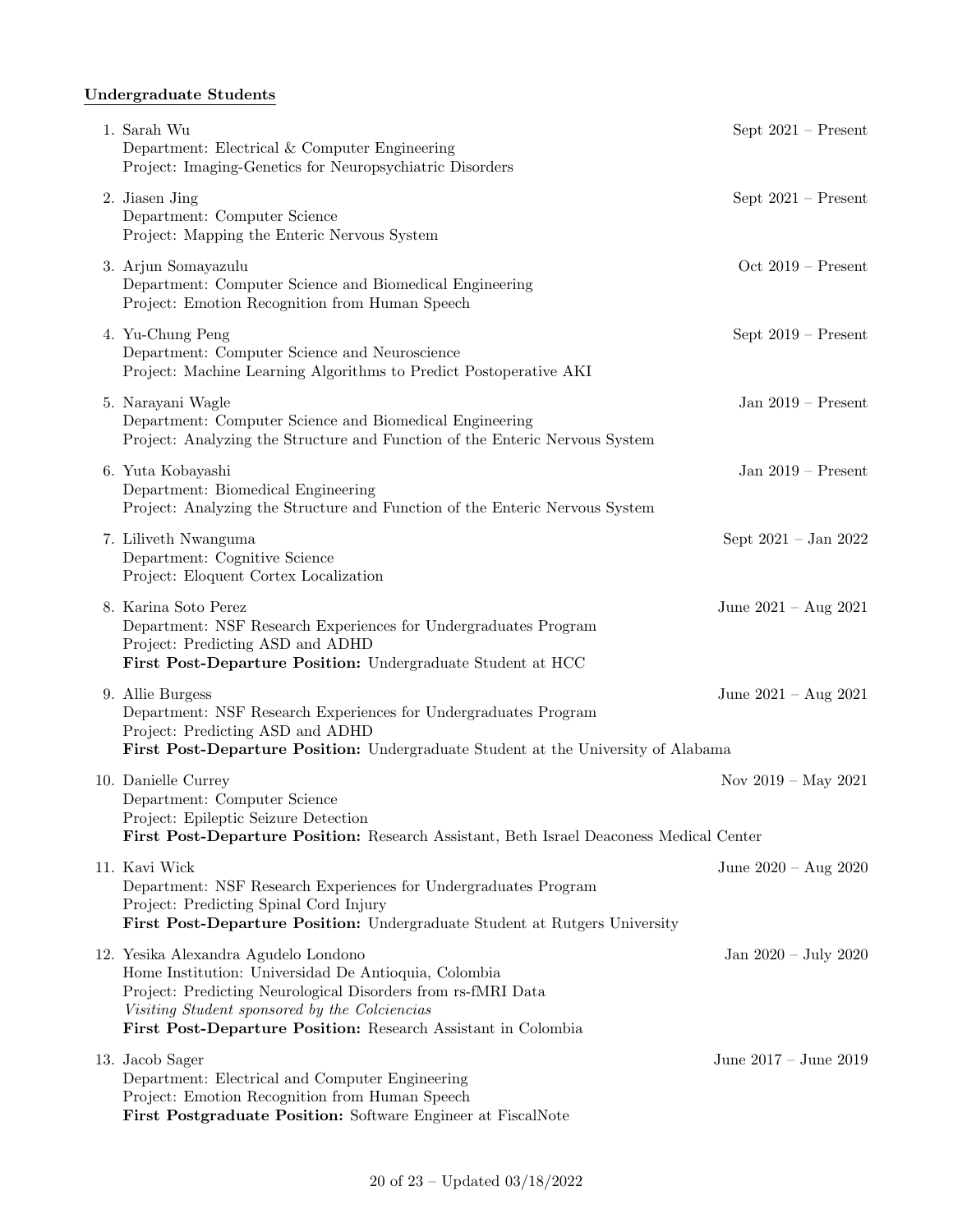## 14. Duha Awad June 2018 – Aug 2018 Department: NSF Research Experiences for Undergraduates Program Project: Epileptic Seizure Detection First Post-Departure Position: Undergraduate Student at University of Maryland, College Park

# University Service

# Department of Electrical and Computer Engineering

| ECE Curriculum Committee                                           | $2018 -$ Present |
|--------------------------------------------------------------------|------------------|
| Distinguished Lecturer Committee                                   | $2016$ – Present |
| Graduate Student Admissions                                        | $2017 -$ Present |
| Co-Director, Conference on Information Sciences and Systems (CISS) | $2020 - 2021$    |
| ECE Department Head Search Committee                               | $2020 - 2021$    |
| ECE Department Chair Election Committee                            | 2020             |
| ECE Faculty Search Committee                                       | $2018 - 2019$    |
| ECE Department Chair Election Committee                            | 2017             |
| Graduate Student Visit Day Organizer                               | 2017             |
| Whiting School of Engineering                                      |                  |
| AI-X Initiative Steering Committee                                 | $2019 -$ Present |
| MINDS Symposium Planning Committee                                 | 2019             |
| WSE/DOM Research Retreat Committee                                 | $2018 - 2020$    |
| MINDS Faculty Search Committee                                     | $2018 - 2019$    |
| Malone Center Mix & Mingle Organizer                               | $2016 - 2018$    |
| WSE Curriculum Committee                                           | $2016 - 2018$    |
| Malone Center Student Symposium Organizer                          | 2017             |
| ChemBE Dept Head Search Committee                                  | $2017 - 2018$    |
| Malone Center Faculty Search Committee                             | $2016 - 2017$    |

## Doctoral Thesis Committee Membership (Non Advisees)

| 1. Juntang Zhuang<br>Department: Biomedical Engineering<br>Institution: Yale University<br>Thesis Advisor: Jim Duncan, BME                                                                | May $2022$ (Exp) |
|-------------------------------------------------------------------------------------------------------------------------------------------------------------------------------------------|------------------|
| 2. Muhan Shao<br>Department: Electrical and Computer Engineering<br>Thesis Advisor: Jerry Prince, ECE                                                                                     | May 2022 (Exp)   |
| 3. Ben Strober<br>Department: Computer Science<br>Thesis Title: Modeling the Impact of Genetic Variation on Gene Expression<br>Thesis Advisor: Alexis Battle, BME                         | Nov 2021         |
| 4. Yufan He<br>Department: Electrical and Computer Engineering<br>Thesis Title: Retinal OCT Image Analysis Using Deep Learning<br>Thesis Advisor: Jerry Prince, ECE                       | Aug 2021         |
| 5. Jordi Abante<br>Department: Electrical and Computer Engineering<br>Thesis Title: Statistical Signal Processing for Epigenetic Landscape Analysis<br>Thesis Advisor: John Goutsias, ECE | May 2021         |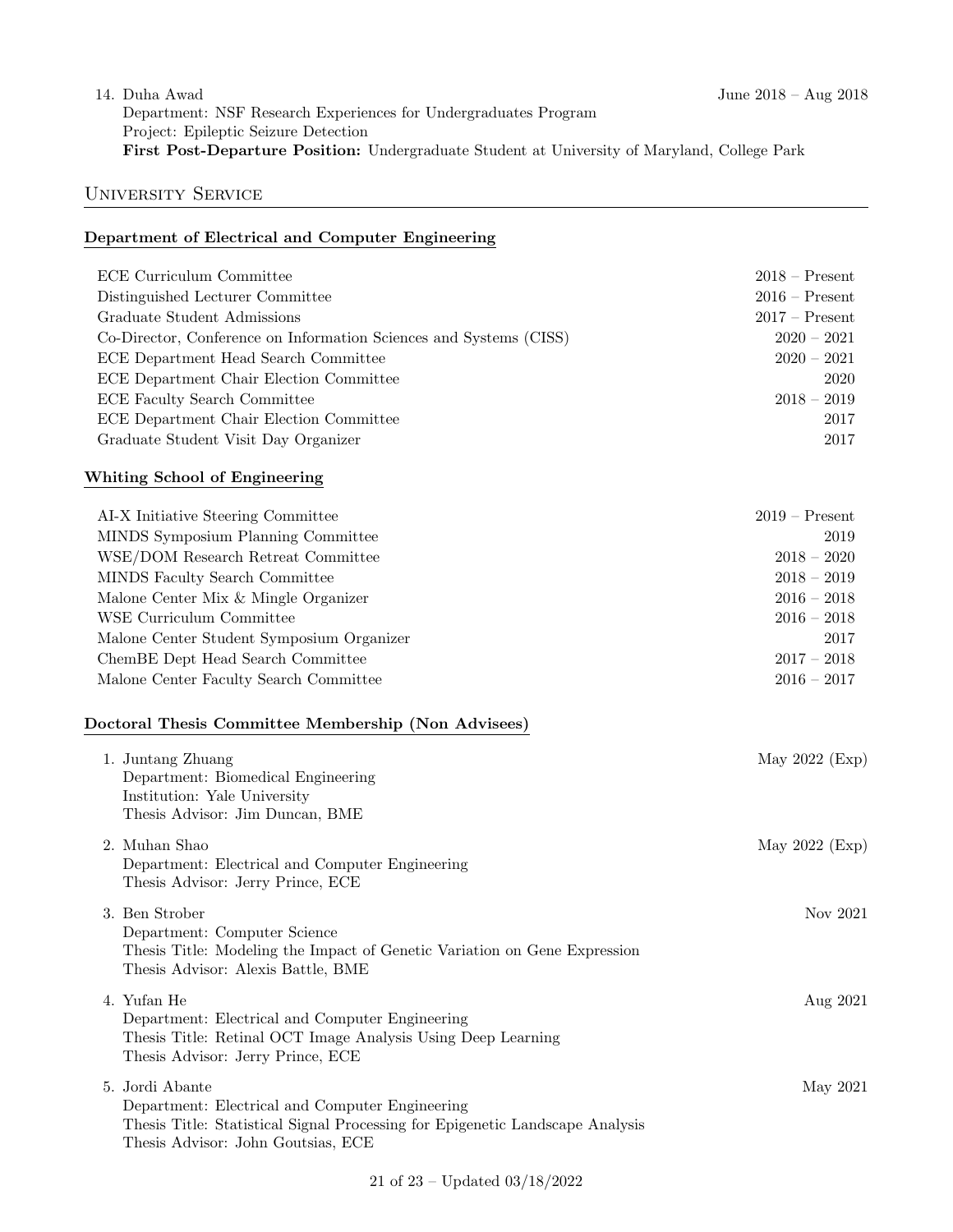| 6. Golnoosh Kamali                                                                                                                                                                                                                        | Oct 2020    |
|-------------------------------------------------------------------------------------------------------------------------------------------------------------------------------------------------------------------------------------------|-------------|
| Department: Biomedical Engineering<br>Thesis Title: Transfer Function Models of Cortico-Cortical Evoked Potentials for the Localization of Seizures<br>in Medically Refractory Epilepsy Patients<br>Thesis Advisor: Sridevi Sarma, BME    |             |
| 7. Yi (Gary) Li<br>Department: Electrical and Computer Engineering<br>Thesis Title: Optimization of Administered Activity for Pediatric Renal SPECT Imaging<br>Thesis Advisor: Eric Frey, Medicine                                        | August 2020 |
| 8. Evan Schwab<br>Department: Electrical and Computer Engineering<br>Thesis Title: Joint Spatial-Angular Sparse Coding, Compressed Sensing, and Dictionary Learning for dMRI<br>Thesis Advisors: Rene Vidal, BME and Nicholas Charon, AMS | Nov 2017    |
| Masters Thesis Committee Membership (Non Advisees)                                                                                                                                                                                        |             |
| 1. Carolina Pacheco<br>$\cdots$ $\cdots$                                                                                                                                                                                                  | Aug 2018    |

Department: Biomedical Engineering Thesis Title: Recurrent Neural Nets for Classification of Human Embryonic Stem Cell-Derived Cardiomyocytes Thesis Advisor: Rene Vidal, BME

## Graduate Board Exams Administered

| 1. Hongbo Li<br>Department: Biomedical Engineering                              | May $2022$ (Exp) |
|---------------------------------------------------------------------------------|------------------|
| 2. Vivek Jani<br>Department: Biomedical Engineering                             | Jan 2022         |
| 3. Ranjani Srinivasan<br>Department: Electrical and Computer Engineering        | June $2021$      |
| 4. Ravi Shankar<br>Department: Electrical and Computer Engineering              | May 2021         |
| 5. Naresh Nandakumar<br>Department: Electrical and Computer Engineering         | Oct 2020         |
| 6. Sayan Ghosal<br>Department: Electrical and Computer Engineering              | Oct 2020         |
| 7. Blake Dewey<br>Department: Electrical and Computer Engineering               | Sept 2019        |
| 8. Miguel Vivar Lazo<br>Department: Biomedical Engineering                      | June 2019        |
| 9. Yufan He<br>Department: Electrical and Computer Engineering                  | June 2019        |
| 10. Niharika Shimona D'Souza<br>Department: Electrical and Computer Engineering | April 2019       |
| 11. Jeff Craley<br>Department: Electrical and Computer Engineering              | April 2019       |
| 12. Jordi Abante Llenas<br>Department: Electrical and Computer Engineering      | April 2019       |
| 13. Muhan Shao<br>Department: Electrical and Computer Engineering               | Feb 2019         |